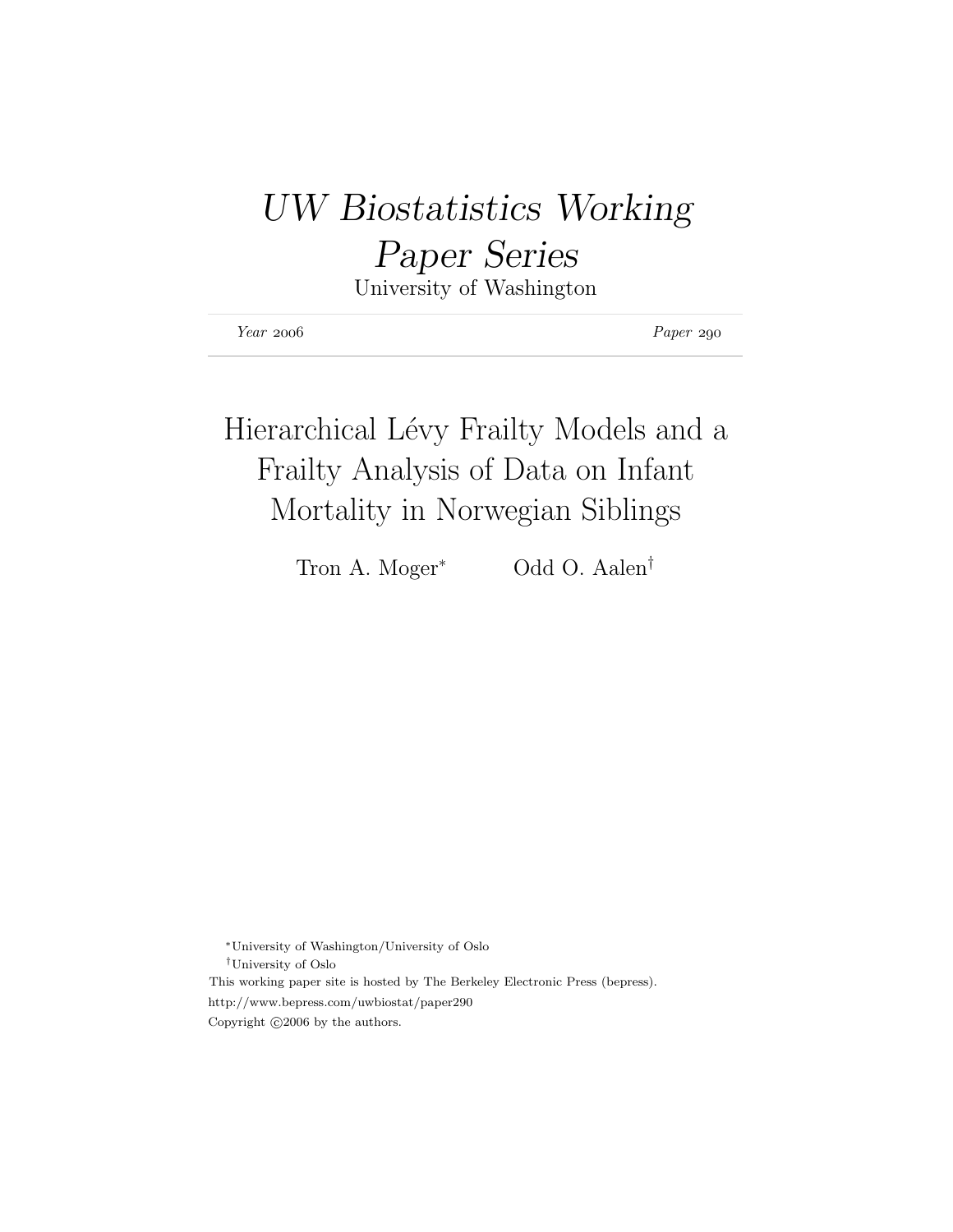## Hierarchical Lévy Frailty Models and a Frailty Analysis of Data on Infant Mortality in Norwegian Siblings

#### Abstract

Distributions determined by non-negative Lévy processes, which include the power variance function (PVF) distributions among others, are commonly used as frailty distributions to model dependent survival times in family data. We present a hierarchical frailty model constructed by randomizing scale parameters, corresponding to time parameters of Lévy processes, in the Lévy frailty distributions. In its simplest form, this yields a two-model with heterogeneity the individual and family level. The family level frailty is shared within families, creating dependence. In the more complex models, it is extended to allow for several levels of dependence. This yields models with nested dependence structures (all individuals in a family are dependent, but some more than others), or genetic models for two-generation families (parents-children, where the parents are independent). The model allows for several different options on where to include covariates, and each alternative gives different interpretations of the regression coefficients. An application to dependent data on post-perinatal (7-364 days) infant mortality in siblings from the Medical Birth Registry of Norway is included. We compare the results for some of the different covariate modeling options from a case-cohort analysis of the data by using a two-level Lévy model.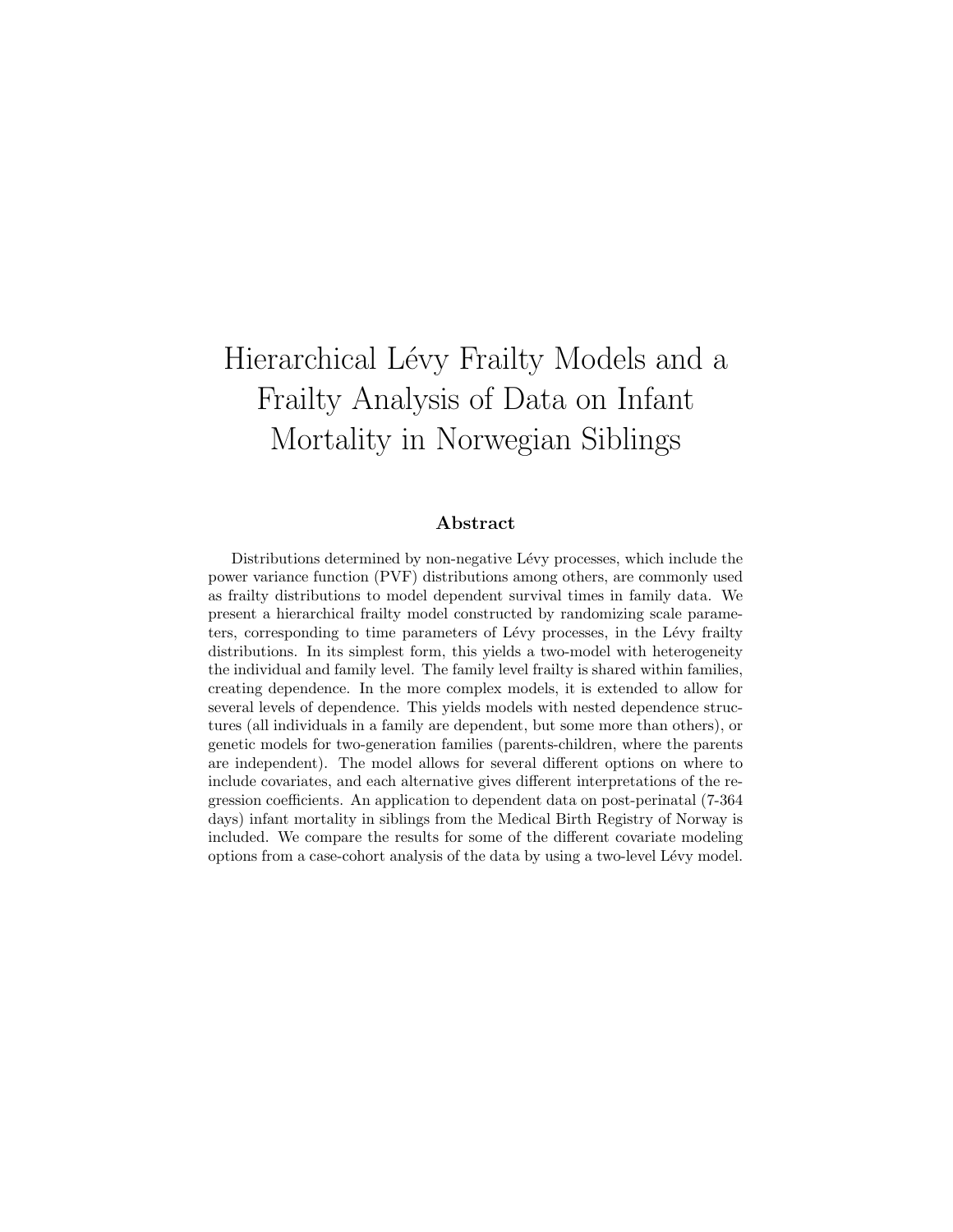## 1 INTRODUCTION

Traditionally, shared frailty models have been used to analyze survival data on families (see e.g. Hougaard, 2000). Popular shared frailty models use the gamma, inverse Gaussian and positive stable distributions. Hougaard (1986) considered a three-parameter family of distributions, the power variance function (PVF) distributions, and showed that it included the former three distributions as special cases. Aalen (1992) extended the PVF family, to also include the compound Poisson distributions, generated by independent gamma variables. The compound Poisson distribution has a positive probability of zero frailty, yielding an immune proportion of the population.

Shared frailty models can be insufficient in some cases, especially when combined with a parametric baseline hazard. By design, the shared frailty models use a single random variable to model both individual variation due to unobserved individual covariates, and variation due to unobserved common covariates. It would be beneficial to have a model which included one random factor for each type of variation, to improve the fit. In Moger *et al.* (2004), we introduced a compound Poisson-PVF model, with both family and individual frailty. The model was further discussed in Moger and Aalen (2005). In this paper, the model is extended by applying the same technique to the time parameter,  $\rho$ , in the more general family of distributions determined by non-negative Lévy processes. This family covers all the distributions mentioned above, among others. The model is fairly easily extended into handling more general dependence structures, e.g. several levels of dependence, and genetic models for parents and children.

As an illustration, a compound Poisson-gamma version of the model, as used in Moger et al. (2004) and Moger and Aalen (2005), will be applied to general infant mortality data in siblings from the Medical Birth Register of Norway. Several studies show an increased risk of recurrence of infant deaths in siblings. The cause of death which has received particular attention the last few decades is sudden infant death syndrome (SIDS). In a previous analysis of data from the Medical Birth Registry of Norway, Øyen *et al.* (1996) found a relative risk of recurrence of post-perinatal SIDS in the second birth when SIDS occurred in the first birth of 5.9. The corresponding relative risk for recurrence of post-perinatal non-SIDS death was 6. Specifically, all causes of non-SIDS infant deaths showed high relative risks of recurrence, except infections. In a study in Oregon, Guntheroth et al. (1990) found relative risks of 5.4 and 6 for recurrence of SIDS and non-SIDS death in subsequent siblings, respectively. In a population based case-control study in the UK, Leach *et al.* (1999) found an odds ratio of 3.82 for a prior infant death in the SIDS group. In addition, infants with explained deaths were significantly more likely than control subjects to have had a previous sibling death in infancy, with an odds ratio of 5.96.

The familial aggregation of infant mortality could be due to possibly unknown genetic or environmental causes. SIDS may be associated with strong environmental risk factors, such as poor living conditions, sleeping position or maternal smoking (Beckwith (1990), Fleming et al. (1990) and Beal (1992)). A genetic risk factor may be sleep apnea syndrome (Pillar and Lavie (1995)), which shows strong familial aggregation, indicating that it is an inherited syndrome. Øyen et al. (1996) suggests that SIDS can be caused by an interaction between genetic susceptibility and an environmental factor. Other important causes of infant death are infections, congenital malformations and various birth-related causes. Both genetic and environmental factors interact in the etiology of congenital malformations (Lie *et al.*  $(1994)$ ). Birth-related infant deaths may be explained by pregnancy and labour complications specific to certain mothers (Kåregård and Gennser (1986)). Infections and random accidents are not expected to contribute to the familial aggregation.

Since frailty models deal with heterogeneity due unknown factors, it is tempting to analyze survival data on infants from a frailty point of view. In the papers mentioned above, all obtain simple estimates for the relative risks by basically comparing the mortality incidence in the sibships who have experienced infant deaths to the incidence in the general population. We further expand on the previous analysis by Øyen *et al.* (1996) by including covariates in the frailty model. There are several different options on where to include the covariates, each yielding different interpretations of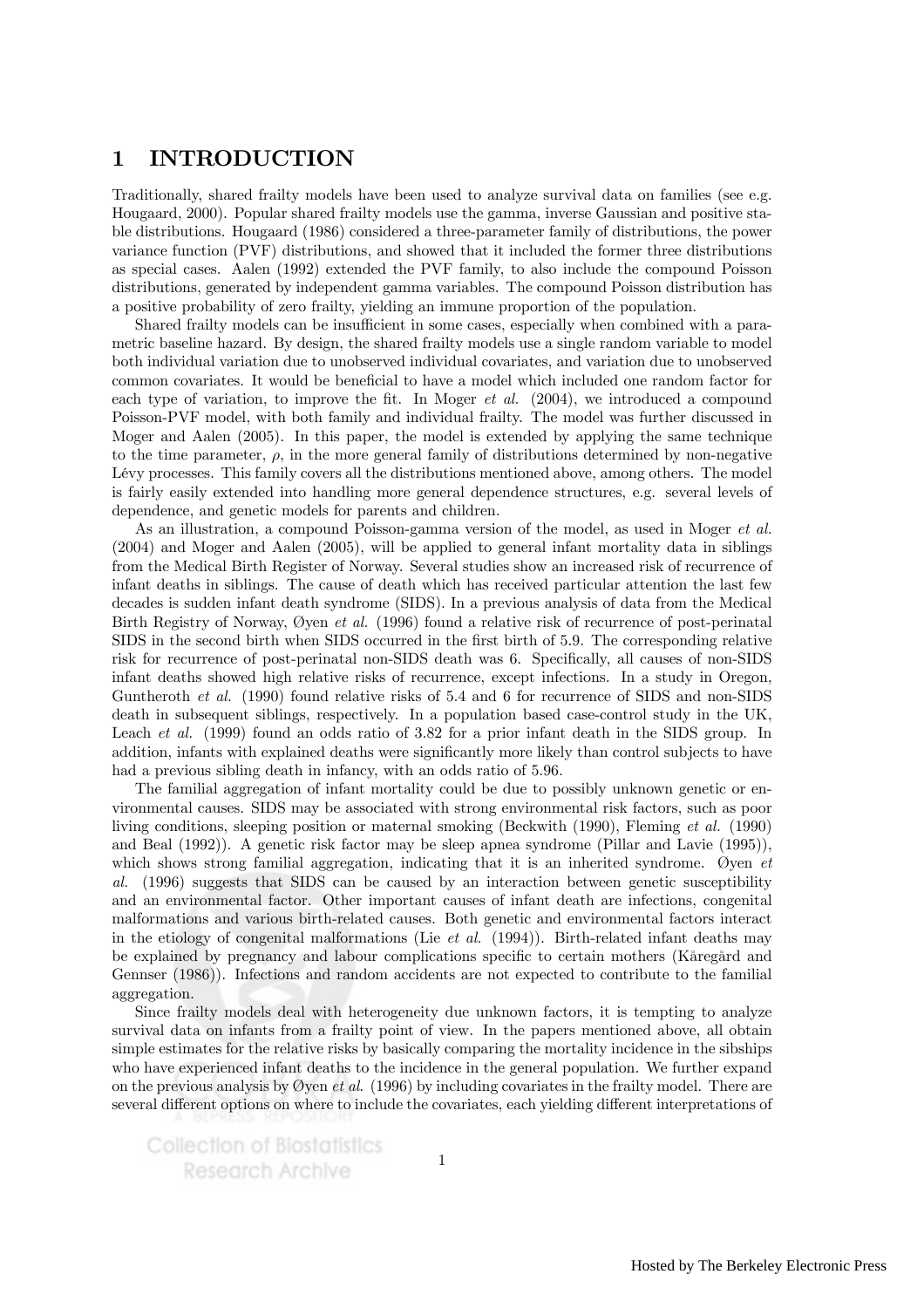the regression coefficients. In the analysis of the data, results from some of the different approaches are compared. One may also estimate the relative risk due to unobserved factors, which we call the frailty relative risk, calculated as the risk of dying given that a sibling has died in infancy, compared to the risk of dying given that a sibling has survived this period. The advantage of using the relative risk as a measure of the dependence in the data, is that it is a measure most people working with epidemiological data is familiar with. Depending on what covariates one includes in the model, the relative risk due to unobserved factors can either decrease or increase. One may also calculate the conditional survival function given that a sibling has died in infancy, and the survival function given that a sibling has survived, to give a graphical presentation of the results.

In Section 2, the infant mortality data are presented. Section 3 gives a brief introduction to frailty models and the Lévy distribution, and the techniques for constructing hierarchical Lévy frailty models, are presented in Section 4. In Section 5 we present different options on how to model the covariates, and introduce the frailty relative risk as a way of measuring the dependence due to unobserved factors. Results from the analysis of the infant mortality data follows in Section 6, and a discussion is given in Section 7.

## 2 THE DATA ON INFANT MORTALITY IN SIBLINGS

The Medical Birth Registry of Norway has recorded all births in Norway (population around 4.5 million) since 1967, from the 16th week of gestation onward. By 31th December 1998, 1986576 births were recorded. Information on all deaths occurring during the first year of life registered by Statistics Norway is linked to the birth records. By use of the national identification number on the mothers, the births may be linked into sibships. We do not consider the father. The average size of the sibships is about two, slightly higher than the average number of children per woman in Norway, which is around 1.8. The proportion of women without any children by the age of 40, has increased from ca.  $10\%$  for the 1935-cohort to ca.  $13\%$  for the 1960-cohort (from Statistics Norway's web pages). Since we do not have access to specific causes of death for the purpose of this study, we are only able to analyze the data with general mortality as the outcome. However, we do not find it unreasonable to assume that many of the deaths occurring during the first year are due to some genetic or common environmental factors which have a great impact on the infants survival. The study by Øyen et al.  $(1996)$  indicates that the proportion of deaths due to e.g. infections, which is not expected to show familial aggregation, is only around 11%.

Following Øyen *et al.* (1996), we analyze post-perinatal deaths (7-364 days). This means that an infant have to survive the first week to be included in the data. Infant mortality is very rare in Norway, and the prevalence of post-perinatal mortality has dropped from 0.5% in 1967 to 0.2% in 1998. The database includes some covariates, most of which are known to have an influence on infant mortality. These are birth weight, gestational age, infant's birth year, mother's birth year, length, mother's age, parity and gender. The proportion of missing data is fairly small, ranging from 0.2% for birth weight and 2.4% for length, to 5.9% for gestational age and 6.0% for gender. There are no missing values for the other covariates. For missing data in the continuous covariates, the mean value are imputed in the analyses. However, we have excluded all infants with missing gender and 793 infants with unknown gender from the data. In addition, 20 infants where the mother's identification number was missing, was excluded. Multiple births are also excluded, since they are expected to be more closely correlated than siblings in general. The final cohort includes 1814188 infants, with 6551 deaths occurring in 6440 sibships. 99 sibships have two deaths and six sibships have three deaths. Due to the demanding computational time involved when analyzing the full database, we will apply the methods in Moger et al. (in revision) to analyze a case-cohort sample.

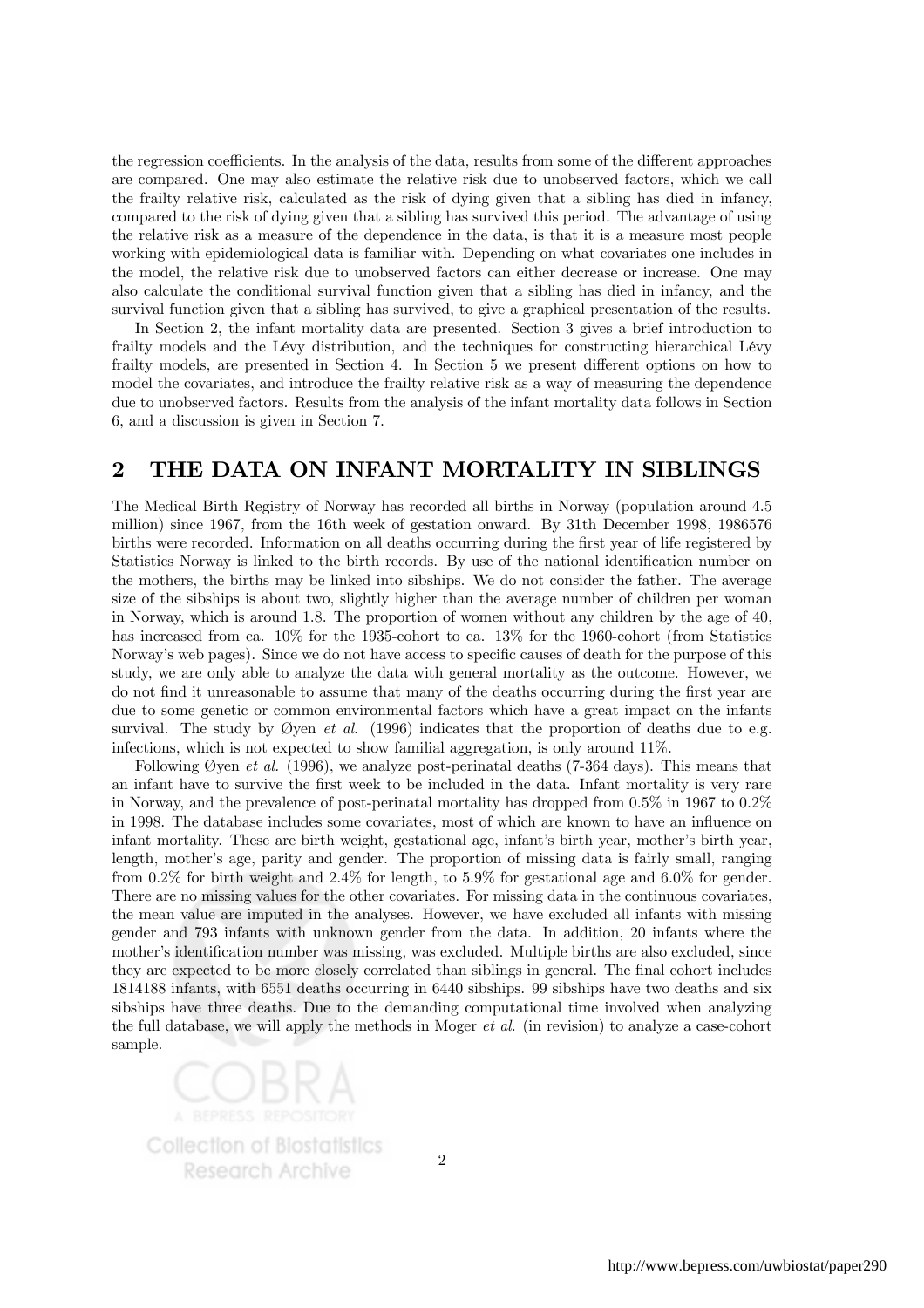## 3 FRAILTY MODELS AND LÉVY FRAILTY DISTRIB-UTIONS

As usual, we use the multiplicative frailty model, where the hazard for each individual is given as the product of a frailty variable Z and a basic rate  $\lambda(t)$  common to all individuals. Conditionally on  $Z$ , the individual hazard  $h(t)$  is given by:

$$
h(t|Z) = Z\lambda(t) \tag{2.1}
$$

The simplest frailty model for survival data where individuals in groups may be correlated, is the shared frailty model, introduced in Clayton (1978). The frailty variable Z varies over groups, and all individuals in a group share the same frailty, creating positive dependence between survival times. The individuals are independent given Z. Let  $L_Z(\bullet)$  denote the Laplace transform of Z and let  $\Lambda(t) = \int \lambda(u) du$  be the cumulative baseline hazard function. If a group consists of k individuals, the unconditional joint survival function is

$$
S(t_1, ..., t_k) = \mathbf{E}(e^{-Z(\Lambda(t_1) + ... + \Lambda(t_k))}) = L_Z(\sum_{i=1}^k \Lambda(t_i))
$$

The density is found by differentiation with respect to  $t_1, \ldots, t_k$ . Hence, it is advantageous to apply frailty distributions with a simple Laplace transform, which is then easy to differentiate for any number of events. Mainly because of this, the most common distribution for  $Z$  is the gamma distribution. A more flexible choice is the PVF distribution, which includes the gamma, stable, inverse Gaussian and compound Poisson distributions as special cases. Common parametric choices for the baseline hazard  $\lambda(t)$  are the Weibull, exponential and Gompertz distributions. Hougaard (2000) gives an extensive overview of shared frailty models.

Throughout this paper, Z is assumed to follow frailty distributions defined by non-negative Lévy processes, which in this paper is a process with non-negative, independent, time-homogeneous increments. The Laplace transform of the frailty variable following such a process  $Z = \{Z(\rho) : \rho \geq \rho\}$  $0\}$ , is

$$
L_Z(s) = \operatorname{E} \exp\left[-sZ(\rho)\right] = \exp\left[-\rho \Psi(s)\right] \tag{2.2}
$$

by the Lévy-Khintchine formula. Here,  $\rho$  corresponds to the time parameter t in a Lévy process  $Z(t)$ , s is the argument of the Laplace transform, and  $\Psi(s)$  is the Laplace exponent or cumulant generating function. The family of Lévy distributions covers most of the common frailty distributions, including the PVF distribution. This formulation may allow for frailties that develop over time, for which  $\rho$  is not a constant, but this is not considered here. For more information on frailty models derived from Lévy processes, see Aalen and Hjort (2002) and Gjessing et al. (2003).

## 4 HIERARCHICAL LÉVY FRAILTY MODELS

An important limitation of the shared frailty models is the fact that all members of a family have the same frailty. This can be inappropriate, since one would also expect some individual variation due to non-shared genes and environmental factors, and different degrees of dependence for different types of relatedness, e.g. siblings, families, neighborhoods. In Moger et al. (2004), we introduced a frailty model based on the compound Poisson distribution with random scale. By applying a PVF distribution to a scale parameter in the compound Poisson frailty model, one gets a model with variation on both family and individual level. Some further discussion of the properties of the model is found in Moger and Aalen (2005). Since the compound Poisson distribution is included in the family of Lévy frailty distributions, a small extension of the compound Poisson-PVF frailty model can be accomplished by using the more general Lévy frailty distributions for the individual heterogeneity. This yields a hierarchical Lévy model, and it will be discussed here. We will not give any details on the likelihood construction for the different models in this paper. However, by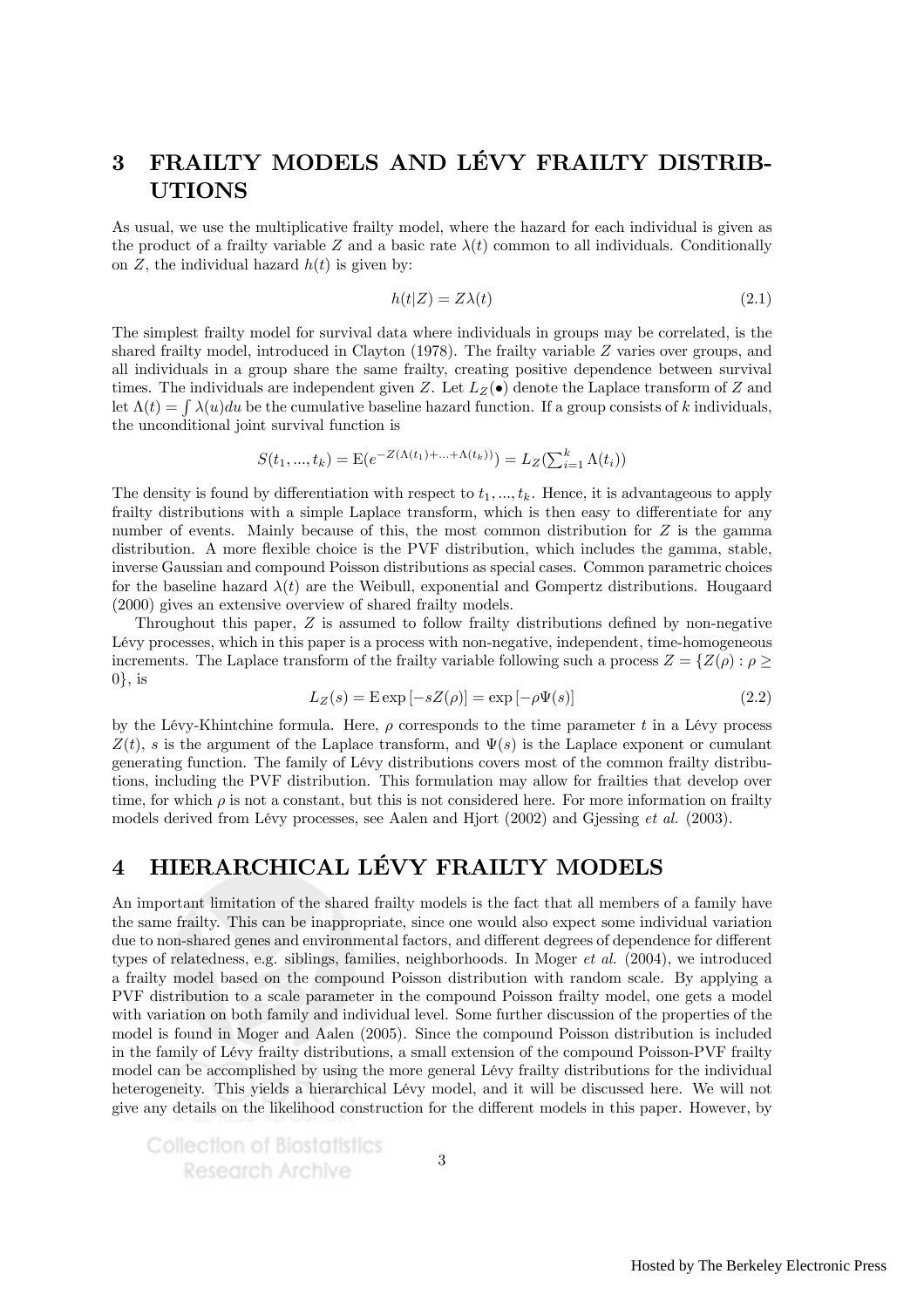using the same techniques as in Moger and Aalen (2005), this should be straightforward also for more complex models.

In Moger and Aalen (2005), the compound Poisson-PVF model was constructed by applying a PVF distribution on  $\rho$  in (2.2). The compound Poisson distribution models the heterogeneity on the the individual level, where all individuals have independent frailties. The PVF distribution on  $\rho$  models the family heterogeneity, so that all individuals in a family share a common value of  $\rho$ , thus creating dependence between relatives. Individuals from different families are independent. More generally, let  $Z_1$  be the frailty variable for the individual level. This variable will often have independent values for all individuals. Let  $Z_2, ..., Z_k$  be the frailty variables for higher levels, which will typically be independent for some members of a family, but shared for others. The variable  $Z_k$  may have the same value for all individuals in a family. Let each  $Z_i$  follow a Lévy distribution with Laplace transform  $L_{Z_i}(s) = \exp(-\rho_i \Psi_i(s))$  and probability distribution  $f_{Z_i}$ . Denote the total frailty by Y. Consider only the variation at the bottom level, and let all the other levels be given. Add a new level of frailty by randomizing  $\rho_1$  by  $Z_2$ . The Laplace transform of Y will be

$$
L_Y(s) = \mathcal{E}\left(L_{Z_1}(s)|Z_2\right) = \int \exp\left(-\rho_1\Psi_1(s)\right) f_{Z_2}(\rho_1) d\rho_1 = \exp\left[-\rho_2\Psi_2(\Psi_1(s))\right] \tag{3.1}
$$

This is a more general version of the model in Moger and Aalen (2005). When combined with a parametric baseline hazard  $\lambda(t)$  in (2.1), one may get a large improvement in fit compared to the simpler shared frailty models, since these models use separate distributions for individual and family variation. For non-parametric  $\lambda(t)$ 's, the model will be equivalent to a shared frailty model, since the individual heterogeneity will be subsumed in  $\lambda(t)$ . However, there could perhaps be situations where one would like to model the individual frailty by a specific probability distribution, even when using a non-parametric baseline hazard. The model can be useful for family data on diseases that are hypothesized to be caused by strong, unknown genetic or environmental effects, for which it is impossible to collect covariate information, but for which there exist biological theories on how the disease mechanism works. This can be hinting at using specific parametric distributions for modelling the baseline hazard and the individual and family heterogeneity in a frailty model, as discussed for testicular cancer in Moger et al. (2004).

The two-level Lévy model applies to data on groups where the genetic or environmental association is expected to be equal for all individuals, for instance litters, siblings or brothers. To extend the model to more general pedigrees where subgroups of individuals are more closely correlated than others, add another level to the model by randomizing  $\rho_2$  by  $Z_3$ . This yields the Laplace transform

$$
L_Y(s) = \text{EE}(L_{Z_1}(s)|Z_2, Z_3) = \iint \exp\left[-\rho_1 \Psi_1(s)\right] f_{Z_2}(\rho_1) d\rho_1 f_{Z_3}(\rho_2) d\rho_2
$$
  
=  $\exp\left[-\rho_3 \Psi_3(\Psi_2(\Psi_1(s))\right)]$  (3.2)

and so on for further levels. Hence, the structure is generated by applying function iteration to the Laplace exponent. The model described by  $L_3(s)$  could be used on data with two levels of dependence, consisting e.g. of families in a neighborhood. The distribution  $Z_3$  could then describe common environmental factors shared by all individuals in the neighborhood, while  $Z_2$  corresponds to factors which are shared by a family, but independent for different families. The distribution  $Z_1$  models individual environmental factors which are independent for all.

An interesting special case applies when the positive stable distributions are used, that is, when  $\Psi_i(s) = s^{\alpha_i}$  (the scale parameter of the distribution, usually called  $\delta$ , will play the role of  $\rho_i$ ). The Laplace transform of  $Y$  is then

$$
L_Y(s)=\exp{[-\rho_3 s^{\alpha_1\alpha_2\alpha_3}]}
$$

which again is the Laplace transform of a stable distribution. This result is presented e.g. in Hougaard (2000), pp. 354-362, in the section on the multiplicative stable model. Moreover, he suggests a trivariate model for the lifetimes  $(T_1,T_2,T_3)$  of a sibling group, where individuals 2 and 3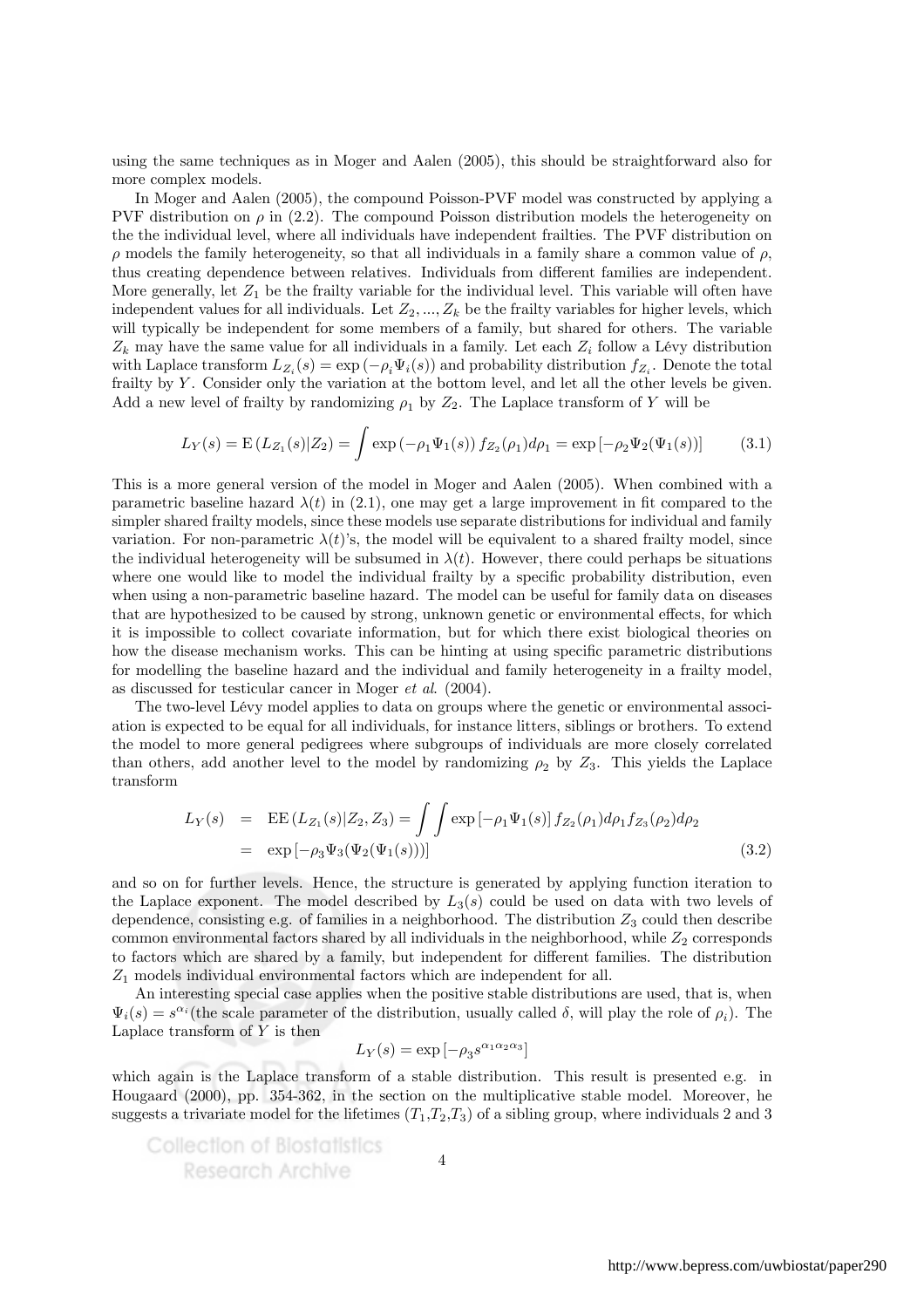are monozygotic twins, and individual 1 is a singleton. Hence, sibling 2 is more strongly correlated to sibling 3 than to sibling 1. For the hierarchical Lévy models, this can be constructed as follows. All siblings share the same value of  $Z_2$  (and hence of  $\rho_1$ ). Siblings 2 and 3 will have the same value of  $Z_1$ , whereas sibling 1 will have an independent value of  $Z_1$ . Let different superscripts denote independent values of the  $Z_i$ 's. The joint Laplace transform for the sibling group will then be

$$
L(s_1, s_2, s_3) = \text{EE} \left( \exp \left[ -Z_1^1 s_1 - Z_1^2 s_1 - Z_1^2 s_1 \right] | Z_1, Z_2 \right)
$$
  
= \text{E} \left( \exp \left[ -\rho\_1 \Psi\_1(s\_1) - \rho\_1 \Psi\_1(s\_2 + s\_3) \right] | Z\_2 \right)  
= \exp \left[ -\rho\_2 \Psi\_2 \left( \Psi\_1(s\_1) + \Psi\_1(s\_2 + s\_3) \right) \right]

since all siblings are independent given  $Z_1$ ,  $Z_2$ . This gives the joint survival function

$$
S(t_1, t_2, t_3) = \exp[-\rho_2 \Psi_2 (\Psi_1(\Lambda(t_1)) + \Psi_1(\Lambda(t_2) + \Lambda(t_3)))]
$$

and generalizes the formula of Hougaard (2000), p. 356.

The model above has a nested dependence structure, where all individuals are correlated. One may also construct a simple genetic model, for data consisting of parents and children. Here, the parents are assumed to be independent, but the children are related both to the parents and to each other. Let the parents have independent values of both  $Z_1$  and  $Z_2$ , whereas the children will have independent values of  $Z_1$ , but their value of  $\rho_1$  assigned by  $Z_2$  is determined by those of the parents. In a simple additive model, assume that it is the mean of the parents' values,  $(\rho_1^1 + \rho_1^2)/2$ . Let  $s_1$  and  $s_2$  be the argument of the Laplace transform for the parents, and  $s_3, ..., s_k$ the arguments for the children. The joint Laplace transform of this model is given by

$$
L(s_1, ..., s_k) = \mathbf{E} \left( \exp \left[ -\rho_1^1 \Psi_1(s_1) - \rho_1^2 \Psi_1(s_2) - \sum_{j=3}^k \frac{\rho_1^1 + \rho_1^2}{2} \Psi_1(s_j) \right] | Z_2 \right)
$$
  
\n
$$
= \mathbf{E} \left( \exp \left\{ -\rho_1^1 \left[ \Psi_1(s_1) + \frac{1}{2} \sum_{j=3}^k \Psi_1(s_j) \right] - \rho_1^2 \left[ \Psi_1(s_2) + \frac{1}{2} \sum_{j=3}^k \Psi_1(s_j) \right] \right\} | Z_2 \right)
$$
  
\n
$$
= \exp \left\{ -\rho_2 \left[ \Psi_2 \left( \Psi_1(s_1) + \frac{1}{2} \sum_{j=3}^k \Psi_1(s_j) \right) + \Psi_2 \left( \Psi_1(s_2) + \frac{1}{2} \sum_{j=3}^k \Psi_1(s_j) \right) \right] \right\}
$$

A drawback with this model, is that the frailty distribution of the children will have a different variance than the parents' distribution.

If the baseline hazard  $\lambda(t)$  in (2.1) includes a scale parameter, one often sets the expectation of the frailty distribution equal to one, to assure identifiability. Simple results are valid for the expectation and variance of the hierarchical Lévy frailty model, provided that they exist for the model in question. Assume that the expectation of the  $Z_i$ 's equals one when  $\rho_i = 1$ , that is, we have  $\Psi_i'(0) = 1$  for all *i*. For the variable in (3.1), we then have

$$
EY = \Psi_2'(\Psi_1(0))\Psi_1'(0) = 1
$$

and

$$
VarY = \Psi_2''(\Psi_1(0))(\Psi_1'(0))^2 + \Psi_2'(\Psi_1(0))\Psi_1''(0)
$$
  
=  $\Psi_2''(0) + \Psi_1''(0) = VarZ_1 + VarZ_2$ 

By induction it follows that the random variable in (1) has expectation and variance

$$
EY = 1, \quad \text{Var}Y = \text{Var}Z_1 + \text{Var}Z_2 + \text{Var}Z_3
$$

and similarly for higher levels. Hence, the variance of a hierarchical Lévy frailty variable can be decomposed into a sum coming from different sources, without affecting the expectation. This is very useful in a frailty context, where the expectation often should be kept constant and just the variance be decomposed. As an example,  $VarZ_1$  can be interpreted as the frailty variance related to individual factors,  $\text{Var}Z_2$  is the frailty variance related to common genetic and environmental factors within a family, and  $\text{Var}Z_3$  is the frailty variance relating to common environmental factors in the neighborhood.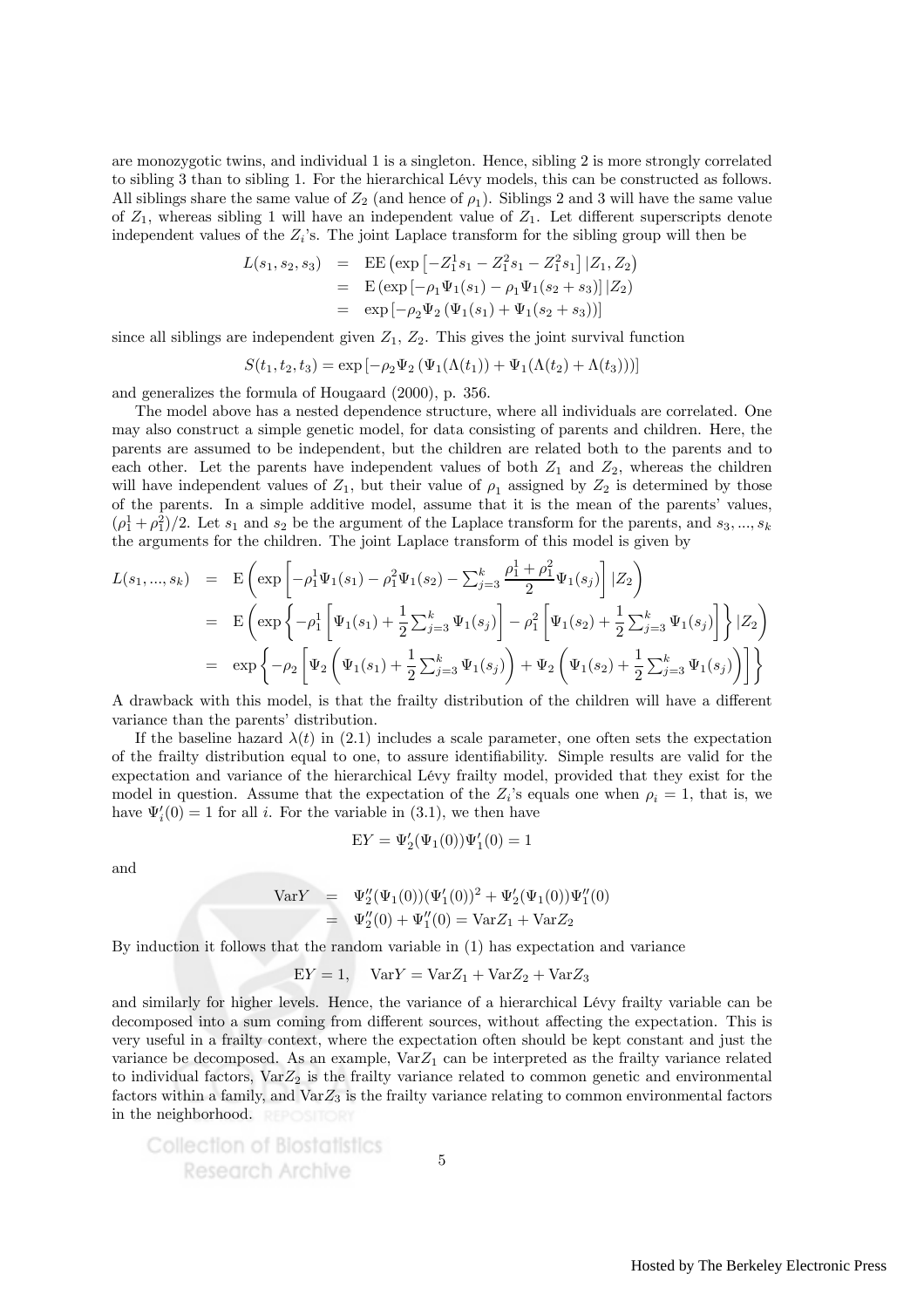## 5 COVARIATES AND FRAILTY RELATIVE RISK

The frailty variable describes heterogeneity due to unknown covariates. One would usually like to include covariates in the model, e.g. in a Cox regression term  $\exp(\beta^T \mathbf{X})$ , to be able to explain some of the unobserved heterogeneity. One usually distinguishes between common covariates, which have the same value for all individuals in a family, and individual covariates, which have different values for different individuals in a family. In a frailty analysis of family data, many covariates with an effect on survival will have values that are correlated within family members, creating some of the dependence in survival time within families. When including such covariates in the model, the dependence due to unobserved factors should go down. By using a surrogate measure, such as the mean value of a covariate within a family, one may also treat highly correlated, but still individual, covariates as common covariates.

Table 1: Overview of some of the different covariate modelling options in a two-level Lévy model.

| Model                         | Where to include $\beta$        | Interpretation of $\exp(\beta)$        |
|-------------------------------|---------------------------------|----------------------------------------|
| 1. Fully conditional          | In baseline hazard $\lambda(t)$ | Individual-specific relative risk      |
| 2. Conditional on family only | $\ln \rho_1$                    | Family-specific relative risk          |
| 3. Conditional on subgroup    | In $\rho_2$                     | Larger subgroup-specific relative risk |
| 4. Marginal                   | In marginal distribution        | Population average relative risk       |
| 5. Accelerated failure times  | In baseline hazard $\lambda(t)$ | Accelerated failure times              |

In the hierarchical Lévy model, there are several options on where to include the covariates. We will only consider the two-level sibling/litter model  $(3.1)$  in this section, where  $Z_1$  is independent for all, and  $Z_2$  assigns values of  $\rho_1$  that are shared by all individuals in a family, but independent between families. It will be similar for higher-level models, but with even more options. Table 1 shows the different options for this two-level model. As a specific example, consider the compound Poisson-gamma model in the applications in Moger et al. (2004) and Moger and Aalen (2005). The individual frailty  $Z_1$  is compound Poisson distributed, with  $\Psi_1(s) = \{1 - [\nu/(\nu + s)]^{\eta}\}\$ and the family frailty  $Z_2$  is gamma distributed,  $\Psi_2(s) = \left[\ln(\delta + s) - \ln \delta\right]$ . The parameters  $\nu$  and  $\eta$  are the scale and shape parameter of the CP-distribution of  $Z_1$ , while  $\delta$  is the scale parameter of the gamma distribution of  $Z_2$ . This gives the following joint survival function for k siblings:

$$
S(t_1, ... t_k) = \left(\frac{\delta}{\delta + \sum_{i=1}^k \left\{1 - \left[\nu/(\nu + \Lambda(t_i))\right]^{\eta}\right\}}\right)^{\rho_2}
$$
(4.1)

In this expression, one may include covariates in the baseline hazard,  $\lambda'(t) = \exp(\beta^T \mathbf{X}) \lambda(t)$ . In this case, the regression coefficients  $\beta$  are conditional on both  $Z_1$  and  $Z_2$ , giving proportional hazards conditional on the full frailty  $Y$ . That is, the estimated regression effects are interpreted conditional on having the same value of both the family and individual frailty. This yields individual specific regression effects, which may be of interest when counselling a patient with both a family history of a disease, and exposure to unmeasured individual risk factors. The second alternative is to include covariates on the family parameter  $\rho'_1 = \exp(\boldsymbol{\beta}^T \mathbf{X}) \rho_1$ . This option yields proportional hazards conditional on  $Z_2$ , meaning that the regression coefficients are interpreted as the effects of the covariates when comparing different individuals within a family. The covariates will then appear outside or just inside the sum in (4.1), depending on whether the covariates are common or not. This approach can be preferred when the family-specific hazard is of interest, e.g. in genetic counselling. This is the same interpretation of the regression coefficients as the conditional parameterization in a shared frailty model. One should think that this option is most relevant for common covariates, since  $\rho_1$  has the same value for all members of the family in this model. A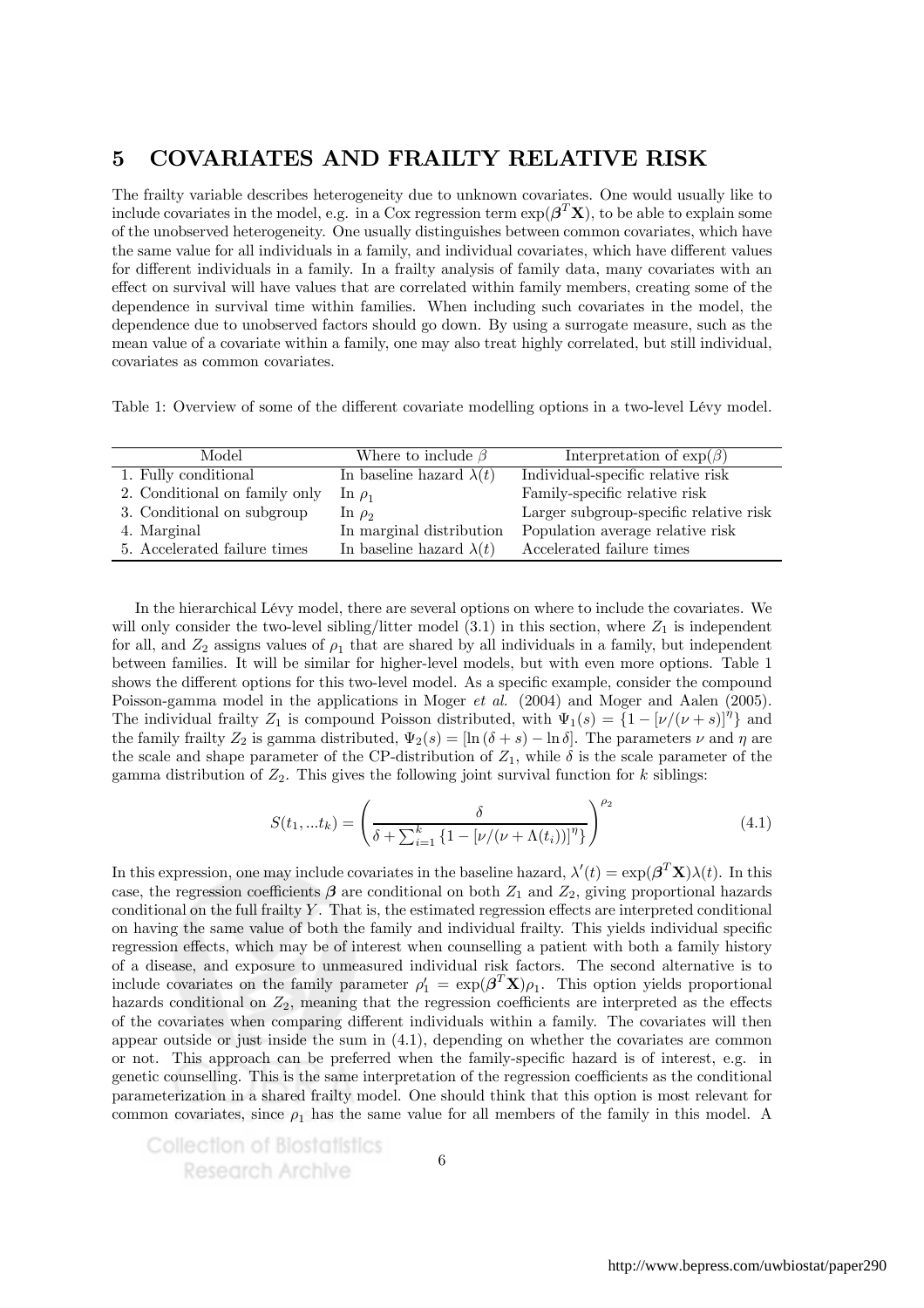third alternative is to include the covariates in  $\rho_2$ . This approach could be relevant for covariates that yield different levels of family frailty, and are shared by large subgroups of people, for instance ethnicity. The covariate relative risk  $\exp(\beta)$  can then be interpreted in terms of the relative change in  $E(Z_2)$  for one subgroup compared to another. A fourth alternative is to have proportional hazards marginally. This yields population average effects of the covariates, and is often of interest from the public health perspective. One then parameterize (4.1) by means of the marginal survival function,  $S(t_i) = \exp\left[-\exp(\boldsymbol{\beta}^T \mathbf{X}_i) \Omega(t_i)\right]$ , where  $\Omega(t_i)$  is the integrated hazard in the marginal distribution, after first having found the inverse relation between the marginal survival function and the conditional integrated hazard (from (3.1)):

$$
S(t_i) = \exp[-\rho_2 \Psi_2(\Psi_1(\Lambda(t_i)))]
$$
  

$$
\Lambda(t_i) = \Psi_1^{-1}(\Psi_2^{-1}(-\ln S(t_i)/\rho_2))
$$

However, this approach causes all the parameters in the individual frailty  $Z_1$  to cancel out:

$$
S(t_1, ..., t_k) = \exp \left[ -\rho_2 \Psi_2 (\sum_{i=1}^k \Psi_1(\Psi_1^{-1}(\Psi_2^{-1}(-\ln S(t_i)/\rho_2)))) \right]
$$
  
= 
$$
\exp \left[ -\rho_2 \Psi_2(\sum_{i=1}^k \Psi_2^{-1}(-\ln S(t_i)/\rho_2)) \right]
$$

A scale parameter in  $\Psi_2(\bullet)$  will also cancel out. This means that the model becomes identical to the marginal parameterization of a shared frailty model in this case. Finally, one may also formulate the model as an accelerated failure time model. The integrated baseline hazard is then  $\Lambda(t/\exp(\boldsymbol{\beta}^T\mathbf{X}_i))$ , which may be inserted in (4.1). When the baseline hazard is Weibull, of the form  $\lambda(t) = \alpha \kappa t^{\kappa-1}$  the model will be the same as the fully conditional model (first model in Table 1) with  $\beta = -\beta_{acc}\kappa$ , but with an accelerated failure time interpretation of the regression coefficients. As the options all give different interpretations of the regression effects, one has to consider each application individually, to find out which interpretation one would prefer.

The relative risk is often used as a measure of the strength of genetic association in a family. For the conditional parameterizations (1-3 in Table 1), the relative risk may be calculated as the risk of dying within a time  $t$  if a sibling has died compared to the risk of dying if a sibling has survived:

$$
RR = \frac{P(\text{Sib 1 dies within time } t | \text{Sib 2 dead within time } t)}{P(\text{Sib 1 dies within time } t | \text{Sib 2 has survived up to time } t)}
$$

As in Moger and Aalen (2005), by using the Laplace transforms of  $Z_1$  and  $Z_2$  and the fact that siblings are independent given  $Z_2$ , one gets the following expression for the relative risk:

$$
RR = \frac{\{1 - 2 \times \exp\left[-\rho_2 \Psi_2(\Psi_1(\Lambda(t)))\right] + \exp\left[-\rho_2 \Psi_2(2 \times \Psi_1(\Lambda(t)))\right]\} \times \exp\left[-\rho_2 \Psi_2(\Psi_1(\Lambda(t)))\right]}{\{1 - \exp\left[-\rho_2 \Psi_2(\Psi_1(\Lambda(t)))\right]\} \times \{\exp\left[-\rho_2 \Psi_2(\Psi_1(\Lambda(t)))\right] - \exp\left[-\rho_2 \Psi_2(2 \times \Psi_1(\Lambda(t)))\right]\}}
$$
(4.2)

This generalizes the formula (16) in Moger and Aalen (2005). This expression will be the relative risk due to unobserved factors, in this paper called the frailty relative risk. In models Cond1 and Cond2 with covariates, the frailty relative risk will to a neglible degree depend on the values of the covariates, as they do not cancel out. The frailty relative risk is then calculated as the risk when all covariate values are equal for the individual and her sibling (typically 0). For model Cond3, however, the covariates enter  $\rho_2$ , and the frailty relative risk will largely depend of the covariate values. We then use the mean value of the covariate, for comparison with models Cond1 and Cond2. Note that different covariate values for an individual and her sibling can be included to see how certain combinations of risk factors will affect the relative risk.

Another measure of dependence commonly used for frailty models is Kendall's  $\tau$ . Earlier attempts on calculating Kendall's  $\tau$  for the compound Poisson-PVF model have failed, because of the non-continuity of the compound Poisson distributions. However, the dependence in the two-level model is constructed in much the same way as for shared frailty models. The variable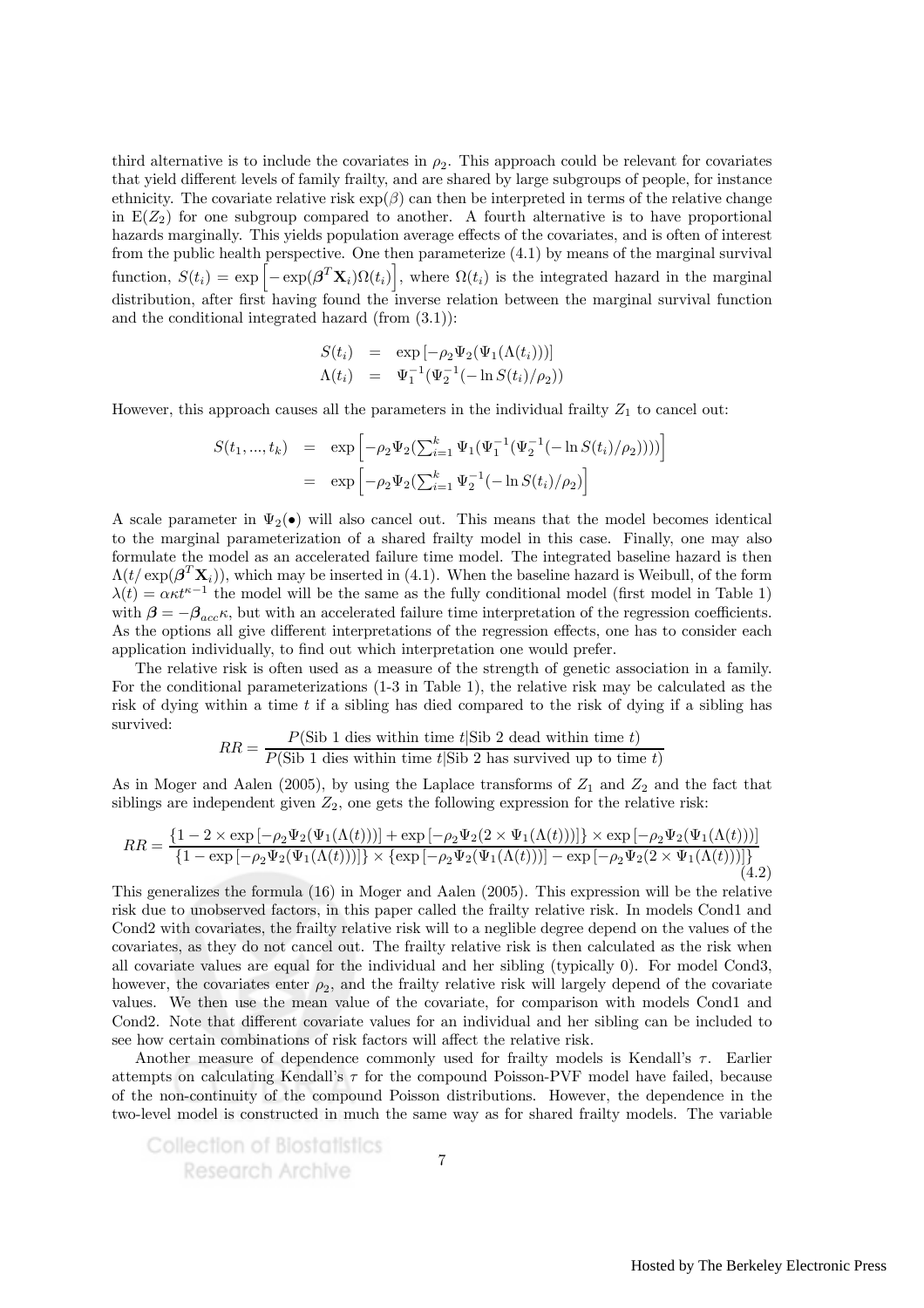$Z_1$  only creates individual heterogeneity, and has little to do with the dependence, whereas the dependence is modelled by  $Z_2$ . Hence, in situations where the distribution of  $Z_1$  is non-continuous, but distribution of  $Z_2$  is, one should think that Kendall's  $\tau$  for the two-level Lévy model can be approximated by the corresponding formulas from standard shared frailty models.

By similar calculations as for  $(4.2)$ , one may derive the conditional survival given that a sibling has died within time  $t = t_0$ , and the conditional survival given that a sibling has survived at  $t = t_0$ . For the two-level Lévy model, they are given as

$$
S_{\text{Sib }1}(t|\text{Sib 2 dead within }t_0)
$$
\n
$$
= \frac{\exp\left[-\rho_2\Psi_2(\Psi_1(\Lambda(t)))\right] - \exp\left[-\rho_2\Psi_2(\Psi_1(\Lambda(t)) + \Psi_1(\Lambda(t_0)))\right]}{1 - \exp\left[-\rho_2\Psi_2(\Psi_1(\Lambda(t)))\right]}
$$
\n
$$
S_{\text{Sib }1}(t|\text{Sib 2 alive at }t_0)
$$
\n
$$
= \frac{\exp\left[-\rho_2\Psi_2(\Psi_1(\Lambda(t)) + \Psi_1(\Lambda(t_0)))\right]}{\exp\left[-\rho_2\Psi_2(\Psi_1(\Lambda(t)))\right]}
$$
\n(4.3)

These curves can then be plotted, with or without covariate effects included in the model, and compared to the population survival function.

### 6 APPLICATION TO THE INFANT MORTALITY DATA

This application is meant to be an illustration of different aspects when working with hierarchical Lévy frailty models, more than finding the best model for the infant mortality data. We will show results from several of the different modelling options presented in the previous section. Because of the extremely large number of data, it would be computationally impossible to analyze the full database. By using the methods shown in Moger et al. (in revision), we analyze a case-cohort sample of the data. All sibships with one or more cases are included in the sample. The control sibships are stratified according to family size before sampling, and exactly 5% are randomly sampled without replacement from each stratum. There are four strata for the control families, for sibships of size 1, 2, 3 and  $>4$ . This yields 45750 sibships with 89745 individuals in the control sample. Stratifying according to sibship size is important to get good precision in the estimated frailty and baseline hazard parameters. The precision of these parameters are mainly decided by the number of familial cases and the prevalence of the disease, and one gets a more precise estimate of the latter by the stratification. According to the results in Moger  $et al.$  (in revision), this should give an efficiency of almost 100% for the frailty and baseline hazard parameters, compared to a cohort analysis using the same model. The precision of the regression effects will naturally be much lower, perhaps around 70-75%, but this is sufficient as an illustration of the model. To account for the fact that a case-cohort sample is analyzed, sampling weights will enter the likelihood, yielding a standard pseudo-likelihood. We use the compound Poisson (CP)-gamma model in (4.1) to analyze the data. Let there be  $k_l$  members in family l. Let  $c_{il}$  indicate whether the survival time  $t_{il}$  for individual *i* in family *l* is censored  $(c_{il} = 0)$  or not  $(c_{il} = 1)$ . Define  $c_{il} = \sum_i c_{il}$  as the number of events in family l. This yields the following pseudo-likelihood in the conditional parameterization:

$$
L(\theta) = \prod_{j=0}^{4} \frac{1}{p_j} \prod_{l \in D_j} \left[ \prod_{i=1}^{k_l} \left( \frac{\eta \nu^{\eta} \lambda(t_{il})}{(\nu + \Lambda(t_{il}))^{\eta+1}} \right)^{c_{il}} \right] (-1)^{c_{.l}} L_{\rho_1}^{(c_{.l})} \left( \sum_{i=1}^{k_i} \left\{ 1 - [\nu/(\nu + \Lambda(t_{il}))]^{\eta} \right\} \right)
$$

where  $\theta$  is the vector of parameters to be estimated, and  $L_{\rho_1}^{(c_l)}(\cdot)$  is the  $c_l$ -th derivative of the Laplace transform of  $\rho_1$ ,  $L_{\rho_1}(s)=[\delta/(\delta+s)]^{\rho_2}$ . The pseudo-likelihood is identical to the cohort likelihood on p. 54 in Moger and Aalen (2005), except for the sampling weights  $p_j$  for the case families  $(j = 0)$  and the four strata of control families, and that the sum is over the case-cohort sample  $D_j$  instead of over the full cohort. The baseline hazard is assumed to follow a Weibull distribution,  $\lambda(t) = \kappa(t-6)^{\kappa-1}$ , for  $t > 6$ . The scale parameter of the Weibull distribution is subsumed in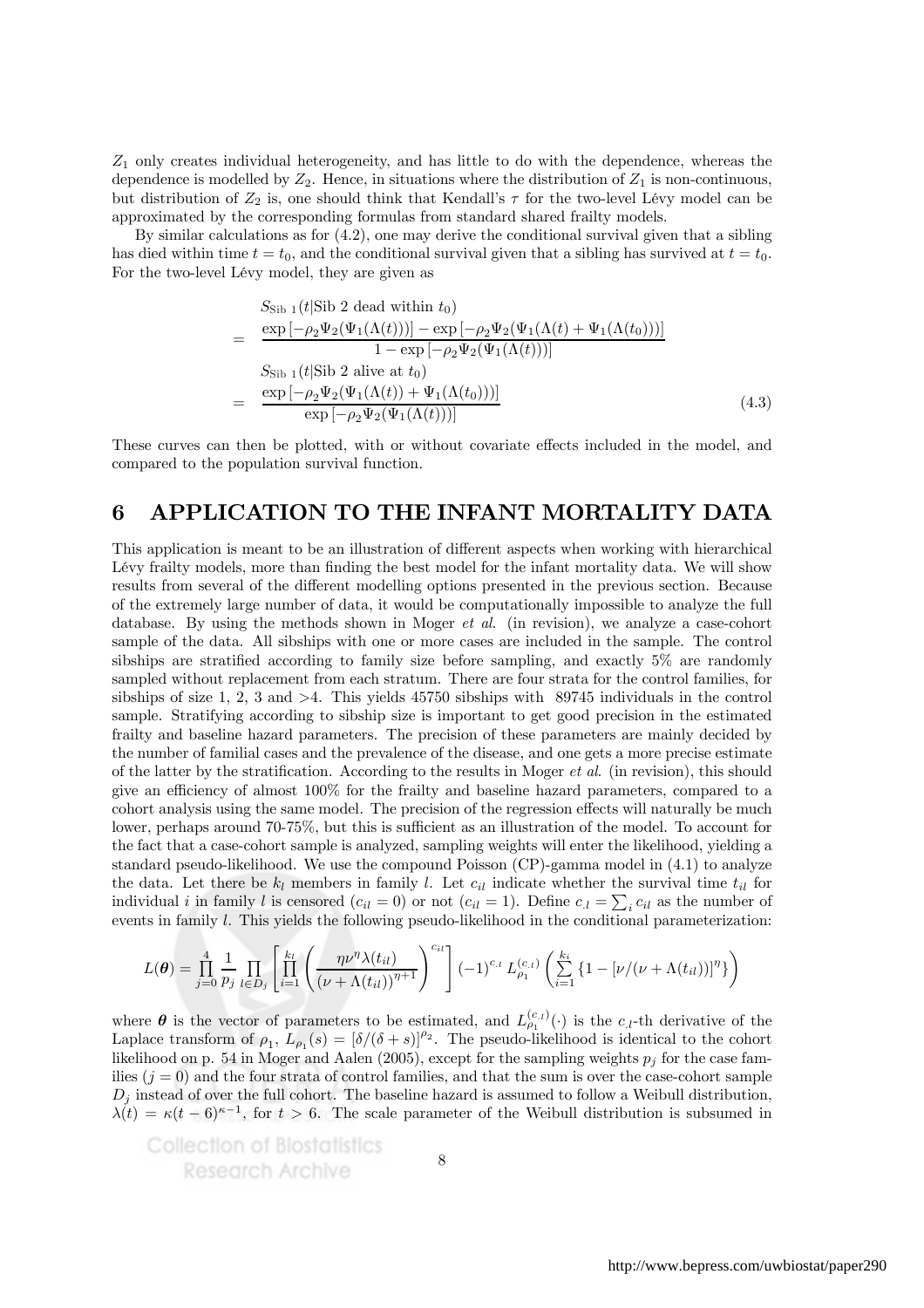the frailty distribution. For the fully conditional model (Cond1), the covariates enter the pseudolikelihood in the three places where the baseline hazard  $\lambda(t)$  appears. For model Cond2, the covariates enter in the numerator  $\eta v^{\eta} \lambda(t_{il}) \exp(\boldsymbol{\beta}^T \mathbf{X}_{il})$  and in  $\sum_{i=1}^{k_l} \exp(\boldsymbol{\beta}^T \mathbf{X}_{il}) \{1 - [\nu/(\nu + \Lambda(t_{il}))]^{\eta}\},$ while for model Cond3, the covariates enter in  $\rho_2$  only. For the marginal model Marg, the likelihood will be equal to a shared gamma frailty model in the marginal parameterization, see e.g. equation (7.35), p.234 in Hougaard (2000). As both the parameters of the individual distribution and the scale parameter  $\delta$  in the gamma distribution are cancelled out, the model Marg includes an additional scale parameter in the marginal Weibull baseline hazard  $\Omega(t) = \alpha(t-6)^{\kappa}$ . To estimate the standard errors of the parameters, we use a sandwich-type estimator (see Moger et al., in revision, for details)  $\mathbf{A}(\boldsymbol{\theta})^{-1} + \mathbf{A}(\boldsymbol{\theta})^{-1}\mathbf{B}(\boldsymbol{\theta})\mathbf{A}(\boldsymbol{\theta})^{-1}$ . Here,  $\mathbf{A}(\boldsymbol{\theta})$  is estimated by

$$
\widehat{\mathbf{A}}(\widehat{\boldsymbol{\theta}}) = \sum_{j=0}^{4} \frac{1}{p_j} \sum_{l \in D_j} \mathbf{I}_l(\widehat{\boldsymbol{\theta}}),
$$

where  $\mathbf{I}_l(\boldsymbol{\theta}) = -\partial^2/\partial \boldsymbol{\theta} \partial \boldsymbol{\theta}' \log L_l(\boldsymbol{\theta})$ , the observed information matrix for family l, and  $\mathbf{B}(\boldsymbol{\theta})$  is estimated by

$$
\widehat{\mathbf{B}}(\widehat{\boldsymbol{\theta}}) = \sum_{j=0}^{4} \frac{1-p_j}{p_j^2} \sum_{l \in D_j} \mathbf{s}_l(\widehat{\boldsymbol{\theta}}) \mathbf{s}_l(\widehat{\boldsymbol{\theta}})'
$$

where  $s_i(\theta) = \partial/\partial \theta \log L_i(\theta)$ , the score function for family i.

To find out how to model the continuous covariates, we first categorized them (e.g. into 500 grams intervals for birth weight, 50 days intervals for gestational age etc., this was done for the full database), and studied how the deaths were distributed in the categories in a cross-tabulation. For instance, low birth weight is known to be a risk factor for infant death. One might believe that a very high birth weight also could increase the risk of death, but this did not seem to be the case from the cross-tabulation. There could of course be interactions between some of the covariates, but this is not considered in this illustration. Hence, the covariates birth weight, gestational age, length and the birth year of mother and infant are treated as continuous covariates. Mother's age at birth is categorized into 0-22 years, 23-36 years and 37 years and above. Parity is categorized into 1, 2-3 and 4 and above (this covariate will almost be stratified because of the sampling stratified on family size). The regression coefficients in the tables show the effect relative to the first category for these covariates. The only common covariate is mother's birth year, but infant's birth year and the categorized mother's age are almost common covariates, with correlation of about 0.9 and 0.7, respectively. Parity and gender are clearly individual covariates, while the others have correlated values within sibships. The correlation is around for 0.4 for birth weight, 0.3 for length, and 0.2 for gestational age.

First, consider an analysis without covariates. Figure 1 shows a Kaplan-Meier plot of the data, with the estimated CP-gamma frailty model. For reference, a shared gamma model with Weibull baseline is also included in the plot. As visually seen from the plot, the CP-gamma model gives a vast improvement in fit compared to the shared gamma model with three parameters. Although the likelihood ratio test does not apply for pseudo-likelihoods, the better fit of the CP-gamma model is also indicated by the log pseudo-likelihood values.

Tables 2 and 3 show the results of the univariate analyses of the covariates, for the most interesting parameters. We have excluded the different frailty scale parameters to save space. In addition, we show regression effects as relative risks  $\exp(\beta)$  with 95% confidence interval  $(95\%CI = exp \left[\hat{\beta} \pm 1.96 \times SE(\hat{\beta})\right])$ . To clarify the relations between the different options on where to place the covariates, we show results for the models 1 (Cond1), 2 (Cond2), and 4 (Marg) from Table 1. For the common covariate mother's birth year, we also show results for model 3 (Cond 3). The frailty relative risk (FRR) measures the dependence that remains in the data after controlling for the covariates, and is calculated by inserting the estimated parameters into the CP-gamma version of  $(4.2)$  (see Moger and Aalen, 2005, for further details), with  $t = 364$ . As mentioned in Section 4.2, the marginal model does not give a better fit than a shared gamma model with the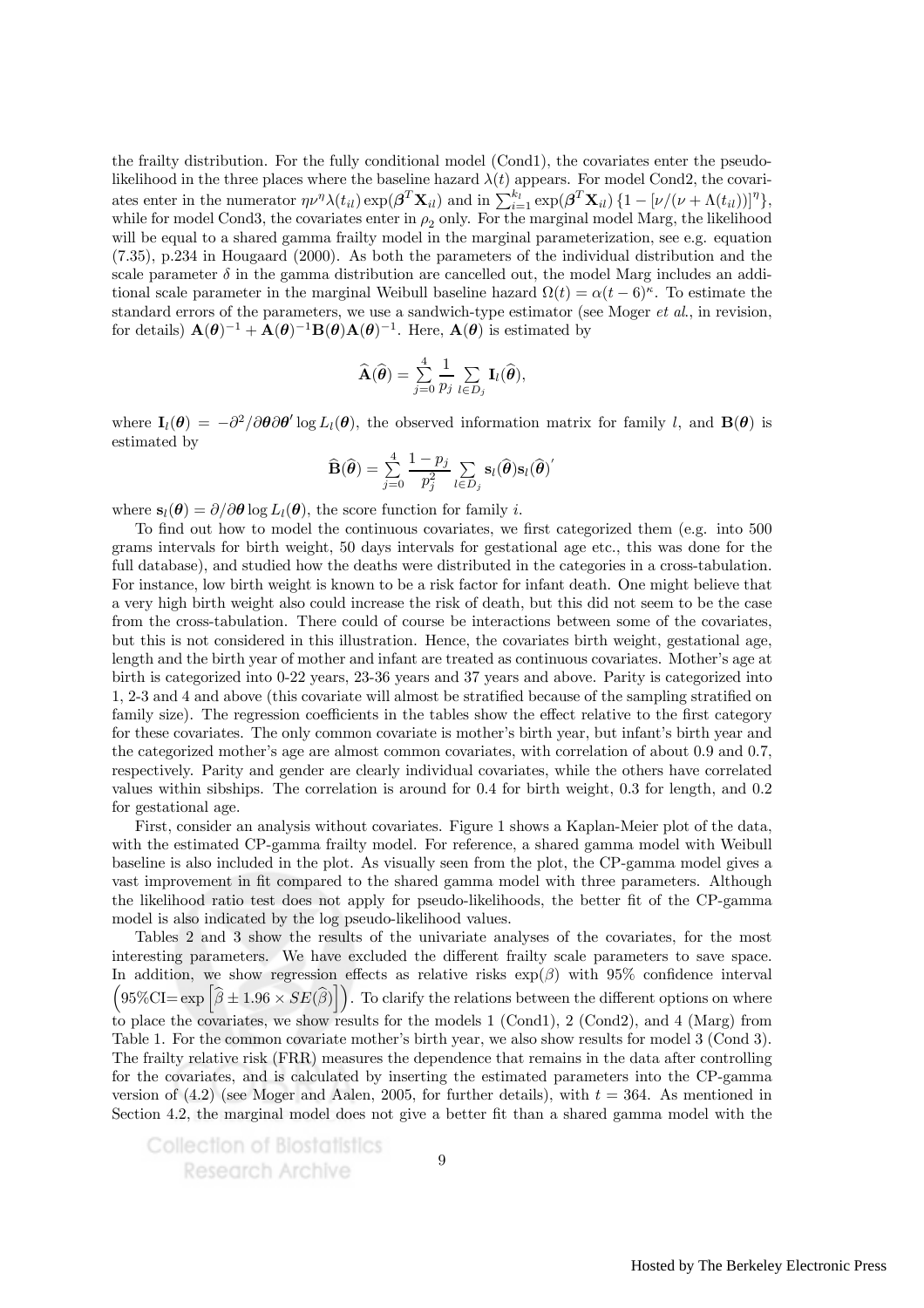

Figure 1: Kaplan-Meier plot of the infant mortality data, with the estimated compound Poissongamma model. The shared gamma model is included for reference. Log L=log pseudo-likelihood value.

marginal parameterization (as in Figure 1, without covariates). Hence, it is expected to perform worse in terms of log pseudo-likelihood values than the conditional models.

The CP-gamma model without covariates yields a frailty relative risk of 3.44. Including birth weight in the model reduces the frailty relative risk to 3.13 in model Cond2, but increases it to 3.77 in model Cond1. For model Marg, if we measure the dependence by Kendall's  $\tau = 1/(1 + 2\rho_2)$ , the dependence also decreases from 0.56 to 0.50 ( $\rho_2$  was 0.39 for model Marg without covariates). The model Cond2 tend to yield an increased frailty relative risk for all continuous covariates with low correlation within sibships. For the individual covariate parity, however, Cond2 yields a lowered frailty relative risk. This may indicate that it is problematic to put individual covariates in a variable describing the family, or shared, frailty. Putting the individual covariates in a shared gamma frailty model using the conditional parameterization (not shown), yields similar results as for Cond2. Constructing common covariates by using the mean value of the covariates within sibships, however, will in most cases give a reduced dependence, corresponding to the results for Cond1 and Marg. The parameter  $\rho_2$  is similar for models Cond1 and Marg for all covariates. In the two-level model,  $\rho_2$  contributes the most to the estimated dependence (both the frailty relative risk and Kendall's  $\tau$ ), thus indicating that the dependence is similar for the models Marg and Cond2.

From model Cond1, a 500 grams increase in birth weight yields a 48% reduced risk of death during the post-perinatal period. Models Cond2 and Marg, both yield 37% reduced risk. There is a similar picture for the other continuous covariates, with Cond1 always giving the strongest effects of the covariates. For the categorical covariates, however, model Cond1 does not always give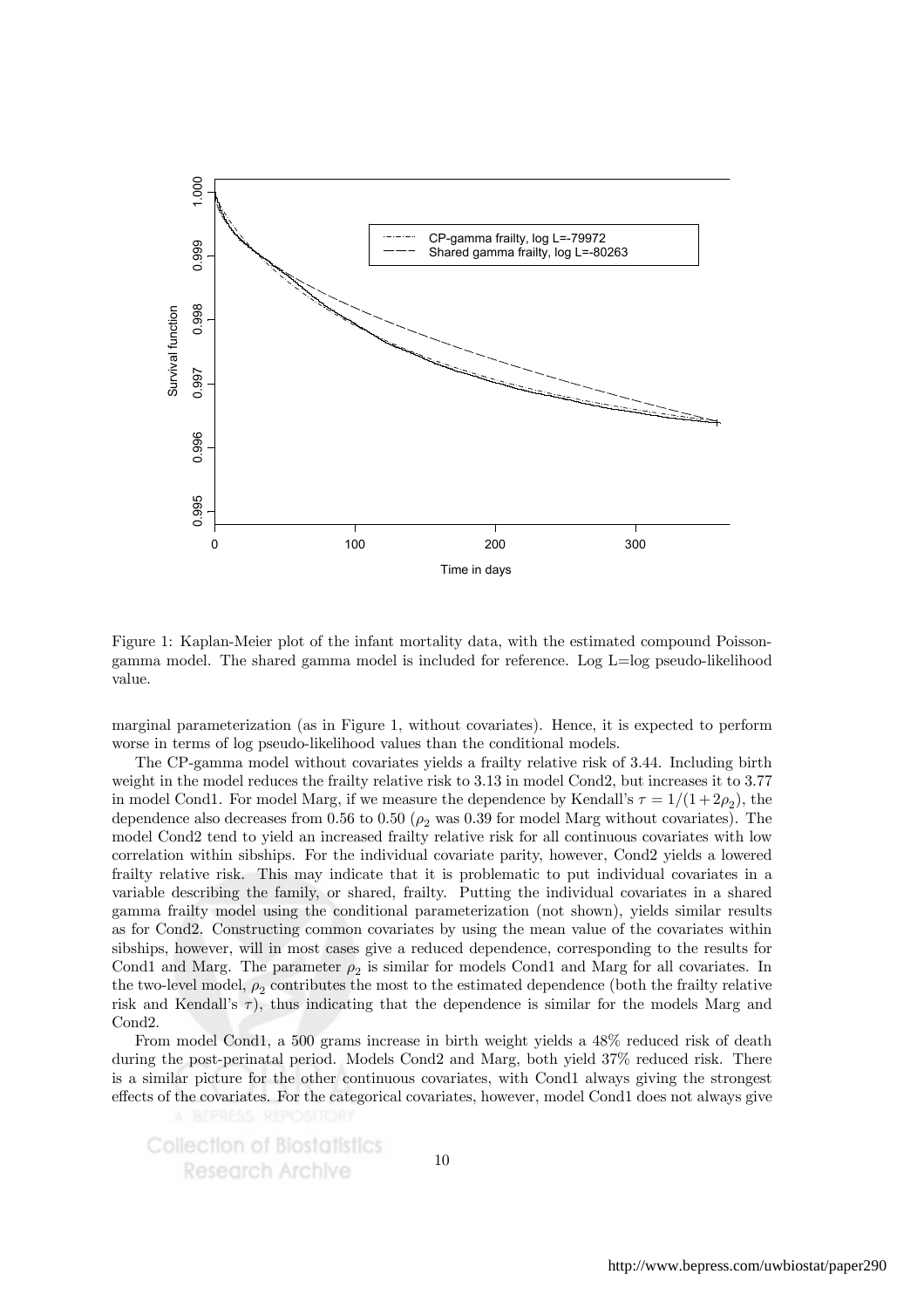|                                      | log L    | $\kappa$ (SE) | $\rho_2$ (SE) | β<br>(SE)         | $\exp(\beta)$ (95% CI)                                                  | FRR                      |  |  |
|--------------------------------------|----------|---------------|---------------|-------------------|-------------------------------------------------------------------------|--------------------------|--|--|
| No Cov.                              | -79972   | 0.81(0.01)    | 0.41(0.06)    |                   |                                                                         | 3.44                     |  |  |
| Birth weight (per 500 grams)         |          |               |               |                   |                                                                         |                          |  |  |
| Cond1                                | $-78186$ | 0.61(0.01)    | 0.47(0.07)    | $-0.65(0.012)$    | $0.52$ $(0.51-0.53)$                                                    | 3.13                     |  |  |
| Cond2                                | -78199   | 0.81(0.01)    | 0.36(0.05)    | $-0.47(0.009)$    | $0.63$ $(0.61 - 0.64)$                                                  | 3.77                     |  |  |
| Marg                                 | -78509   | 0.54(0.01)    | 0.49(0.02)    | $-0.45(0.008)$    | $0.63$ $(0.62 - 0.64)$                                                  |                          |  |  |
|                                      |          |               |               |                   |                                                                         |                          |  |  |
| Cond1                                | -79067   | 0.73(0.01)    | 0.46(0.06)    | $-1.18(0.019)$    | $0.31(0.30-0.32)$                                                       | 3.18                     |  |  |
| Cond2                                | $-79143$ | 0.81(0.01)    | 0.35(0.05)    | $-0.59(0.020)$    | $0.55(0.54-0.57)$                                                       | 3.97                     |  |  |
| Marg                                 | $-79453$ | 0.54(0.01)    | 0.46(0.02)    | $-0.56$ $(0.016)$ | $0.57(0.55-0.59)$                                                       | $\overline{\phantom{m}}$ |  |  |
|                                      |          |               |               | (per 5 years)     |                                                                         |                          |  |  |
| Cond1                                | -79886   | 0.82(0.02)    | 0.41(0.06)    | $-0.20(0.011)$    | $0.82$ $(0.80 - 0.84)$                                                  | 3.43                     |  |  |
| Cond2                                | -79837   | 0.81(0.01)    | 0.41(0.06)    | $-0.11(0.007)$    | $0.90(0.88-0.91)$                                                       | 3.45                     |  |  |
| Marg                                 | $-80131$ | 0.54(0.01)    | 0.41(0.02)    | $-0.11(0.007)$    | $0.90(0.89-0.91)$                                                       |                          |  |  |
|                                      |          |               |               |                   |                                                                         |                          |  |  |
| Cond1                                | $-79040$ | 0.66(0.01)    | 0.46(0.07)    | $-0.25(0.004)$    | $0.79$ $(0.78-0.79)$                                                    | 3.13                     |  |  |
| Cond2                                | -79282   | 0.81(0.01)    | 0.36(0.05)    | $-0.10(0.003)$    | $0.90(0.90-0.91)$                                                       | 3.84                     |  |  |
| Marg                                 | -79589   | 0.54(0.01)    | 0.46(0.02)    | $-0.10(0.003)$    | $0.91(0.90-0.91)$                                                       |                          |  |  |
| Mother's birth year<br>(per 5 years) |          |               |               |                   |                                                                         |                          |  |  |
| Cond1                                | -79956   | 0.80(0.02)    | 0.41(0.06)    | $-0.07(0.010)$    | $0.94(0.92-0.95)$                                                       | 3.43                     |  |  |
| Cond2                                | -79930   | 0.81(0.01)    | 0.41(0.06)    | $-0.06$ $(0.007)$ | $0.95(0.93-0.96)$                                                       | 3.43                     |  |  |
| Cond3                                | -79930   | 0.81(0.02)    | 0.76(0.06)    | $-0.06$ $(0.007)$ | $0.95(0.93-0.96)$                                                       | 3.43                     |  |  |
| Marg                                 | $-80224$ | 0.54(0.01)    | 0.41(0.02)    | $-0.06$ $(0.007)$ | $0.95(0.93-0.96)$                                                       |                          |  |  |
|                                      |          |               |               |                   | Gestational age (per 30 days)<br>Infant's birth year<br>Length (per cm) |                          |  |  |

Table 2: Log pseudo-likelihood values, parameter estimates/standard errors, and univariate covariate effects for different model options: Cond1=conditional on full frailty, Cond2=conditional on  $Z_2$ , Cond3=in  $\rho_2$ , Marg=marginal effects, FRR=Frailty relative risk. See text for details.

the strongest effects. The covariates mother's birth year, mother's age at birth and infant's birth year all have a significant effect on the mortality, but do not have a great influence on the frailty relative risk. The estimate of the regression coefficient in model Cond3 for mother's birth year gives the following interpretation: A five year increase in mother's birth year reduces the expected level of family frailty by 5%, since  $E(Z_2) = \rho_2 \exp(\beta^T \mathbf{X})/\delta$ , with  $\delta = 96.62$  for this model. With the mean value of the covariate inserted, the FRR is comparable to the other models. However, one may insert a birth year of 1945, to get a FRR of 3.18, or a birth year of 1970, to get a FRR of 3.88. The increase in dependence as a function of mother's birth cohort, is probably due to the lower prevalence of random infant deaths in more recent birth cohorts. A few familial cases will then have a greater impact on the dependence. The Weibull shape parameter  $\kappa$  has stable values within each model for all covariates, yielding a decreasing baseline hazard for all models.

Table 4 shows the results of a multivariate analysis. Overall, the estimated regression effects show similar trends for the three models as in the univariate analyses. Generally, one may combine models Cond1 and Cond2, to include some covariates conditional on the full frailty, and others conditional on the family frailty only. Although the log pseudo-likelihood values indicate that model Cond1 fit the data best, it is probably more correct to view the different parameterizations as equal alternatives, where selection of a specific model should depend on what interpretations are the most interesting for the problem at hand. Since there is collinearity between the covariates infant's birth year, mother's age at birth and mother's birth year (if one knows the value of two of these covariates, one also know the value of the third), we have only included the first two in the multivariate model. With all covariates included, the frailty relative risk has dropped to 2.75 for model Cond1, but is fairly stable at 3.24 for Cond2. Again, the value of  $\rho_2$  is similar for model

11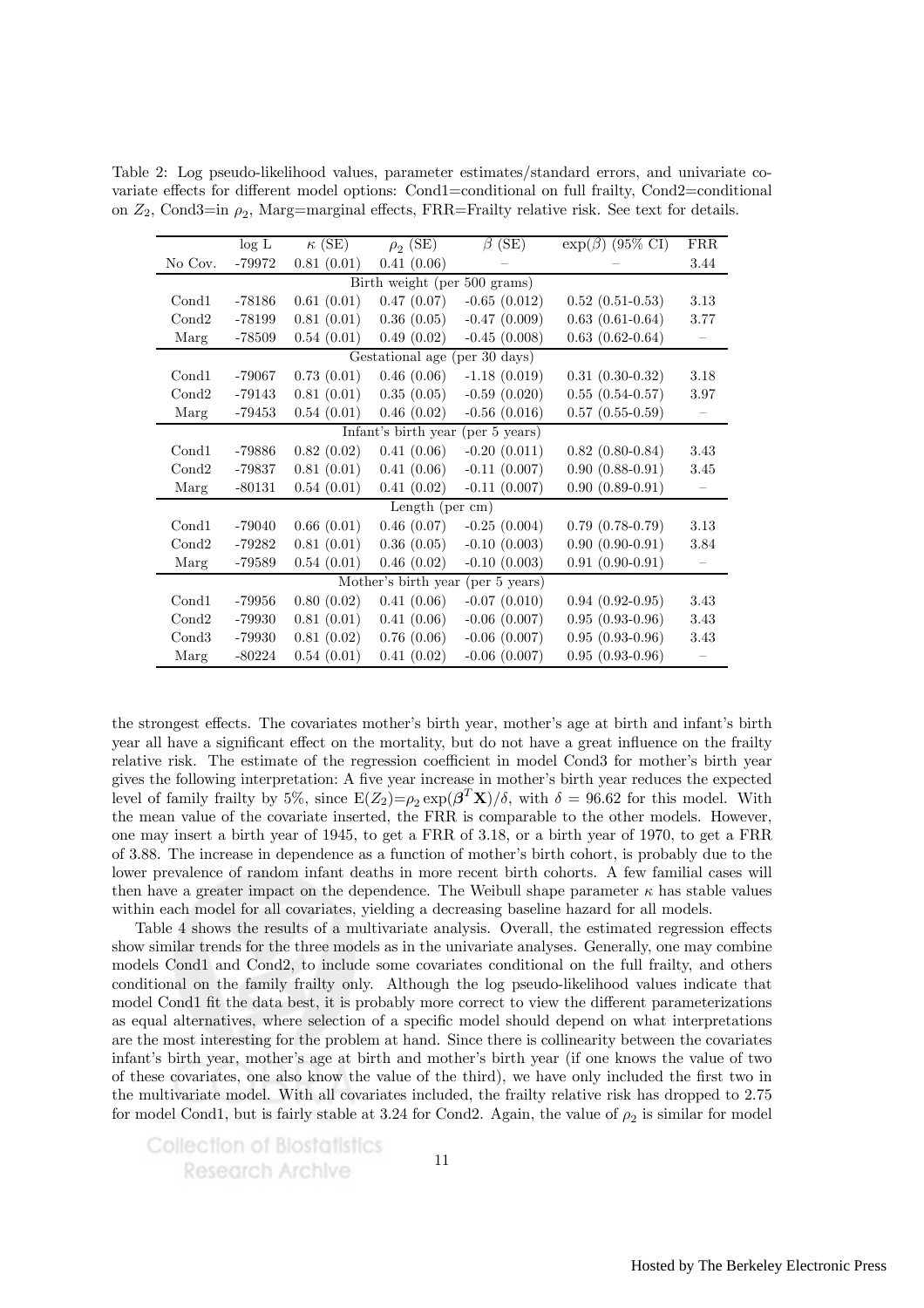Table 3: Log pseudo-likelihood values, parameter estimates/standard errors, and univariate covariate effects for different model options: Cond1=conditional on full frailty, Cond2=conditional on  $Z_2$ , Marg=marginal effects, FRR=Frailty relative risk. For mother's age and parity,  $\beta$ 's are shown for two categories compared to the reference group. See text for details.

|                                                                     | log L      | $\kappa$ (SE)  | $\rho_2$ (SE) | $\beta$ (SE)                                   | $\exp(\beta)$ (95% CI)     | <b>FRR</b> |  |
|---------------------------------------------------------------------|------------|----------------|---------------|------------------------------------------------|----------------------------|------------|--|
| No Cov.                                                             | -79972     | 0.81(0.01)     | 0.41(0.06)    |                                                |                            | 3.44       |  |
| Mother's age at birth $(0-22)$ (reference category), 23-36, $>36$ ) |            |                |               |                                                |                            |            |  |
| Cond1<br>-79941                                                     | 0.41(0.06) | $-0.73, -0.22$ | 0.49, 0.80    | 3.42                                           |                            |            |  |
|                                                                     |            | 0.86(0.03)     |               | (0.001), (0.002)                               | $(0.48-0.50), (0.79-0.81)$ |            |  |
| Cond2                                                               | -79957     | 0.81(0.01)     | 0.41(0.06)    | $-0.45, -0.20$                                 | 0.63, 0.82                 | 3.40       |  |
|                                                                     |            |                |               | (0.04), (0.08)                                 | $(0.59-0.68), (0.71-0.95)$ |            |  |
|                                                                     |            |                |               | $-0.45, -0.20$                                 | 0.64, 0.82                 |            |  |
| Marg                                                                | -80251     | 0.54(0.01)     | 0.41(0.02)    | (0.03), (0.07)                                 | $(0.60-0.68), (0.72-0.94)$ |            |  |
|                                                                     |            |                |               | Parity (1 (reference category), $2-3$ , $>3$ ) |                            |            |  |
| Cond1                                                               | -79972     |                | 0.41(0.06)    | 0.01, 0.05                                     | 1.01, 1.05                 | 3.41       |  |
|                                                                     |            | 0.81(0.01)     |               | (0.008), (0.012)                               | $(0.99-1.02), (1.03-1.08)$ |            |  |
| Cond2                                                               | -79957     | 0.81(0.01)     | 0.44(0.06)    | 0.11, 0.25                                     | 1.12, 1.28                 | 3.26       |  |
|                                                                     |            |                |               | $(0.03)$ , $(0.06)$                            | $(1.07-1.18), (1.13-1.44)$ |            |  |
| Marg<br>$-80250$                                                    | 0.54(0.01) | 0.44(0.03)     | 0.11, 0.25    | 1.12, 1.28                                     |                            |            |  |
|                                                                     |            |                |               | (0.03), (0.06)                                 | $(1.07-1.18), (1.13-1.45)$ |            |  |
| Gender (reference category male)                                    |            |                |               |                                                |                            |            |  |
| Cond1                                                               | -79940     | 0.79(0.01)     | 0.41(0.06)    | $-0.35(0.013)$                                 | $0.70(0.69-0.72)$          | 3.44       |  |
| Cond2                                                               | -79927     | 0.81(0.01)     | 0.41(0.06)    | $-0.24(0.026)$                                 | $0.79(0.75-0.83)$          | 3.43       |  |
| Marg                                                                | $-80220$   | 0.54(0.01)     | 0.46(0.08)    | $-0.24(0.008)$                                 | $0.79(0.78-0.80)$          |            |  |

Cond1 and Marg, indicating that the dependence for these two models is similar. The effects of length and gestational age have become much reduced, mainly because of the confounding effect of birth weight. Being a tall infant is not an advantage unless the weight is also higher. Gestational age is only borderline significant at 5% level for the models Marg and Cond2. The effect of parity has increased greatly compared to the univariate analysis, due to confounding with most of the other covariates. For gender, infant's birth year and birth weight, there are smaller differences from the univariate analysis. Figures 2 and 3 show conditional survival functions (1) for model Cond1 with  $t_0 = 364$  and different covariate values, compared to the Kaplan-Meier plot. In Figure 2, the two siblings have values close to the means in the population for most covariates, that is; birth weight=3500 grams, gestational age=280 days, length=50 cm, they are girls born in 1981 with parity 1 and 3, and have a mother in the oldest age group. The figure clearly shows the effect a dead sibling has on survival. In Figure 3, however, the second sibling has a birth weight of 4000 grams, and both are born in 1995. The higher birth weight of the second sibling means that the effect on survival of having a dead sibling is much smaller in this case.

## 7 DISCUSSION

This paper presents an extension to existing frailty models for family data. The model is hierarchical and is based on the flexible family of Lévy distributions, and includes a large number of possible sub-models. In its simplest form, it is a two-level model, which includes heterogeneity on both the individual and family level. It is fairly easily extended to more levels, which makes it possible to analyze more complicated pedigrees and dependence structures. An extension to a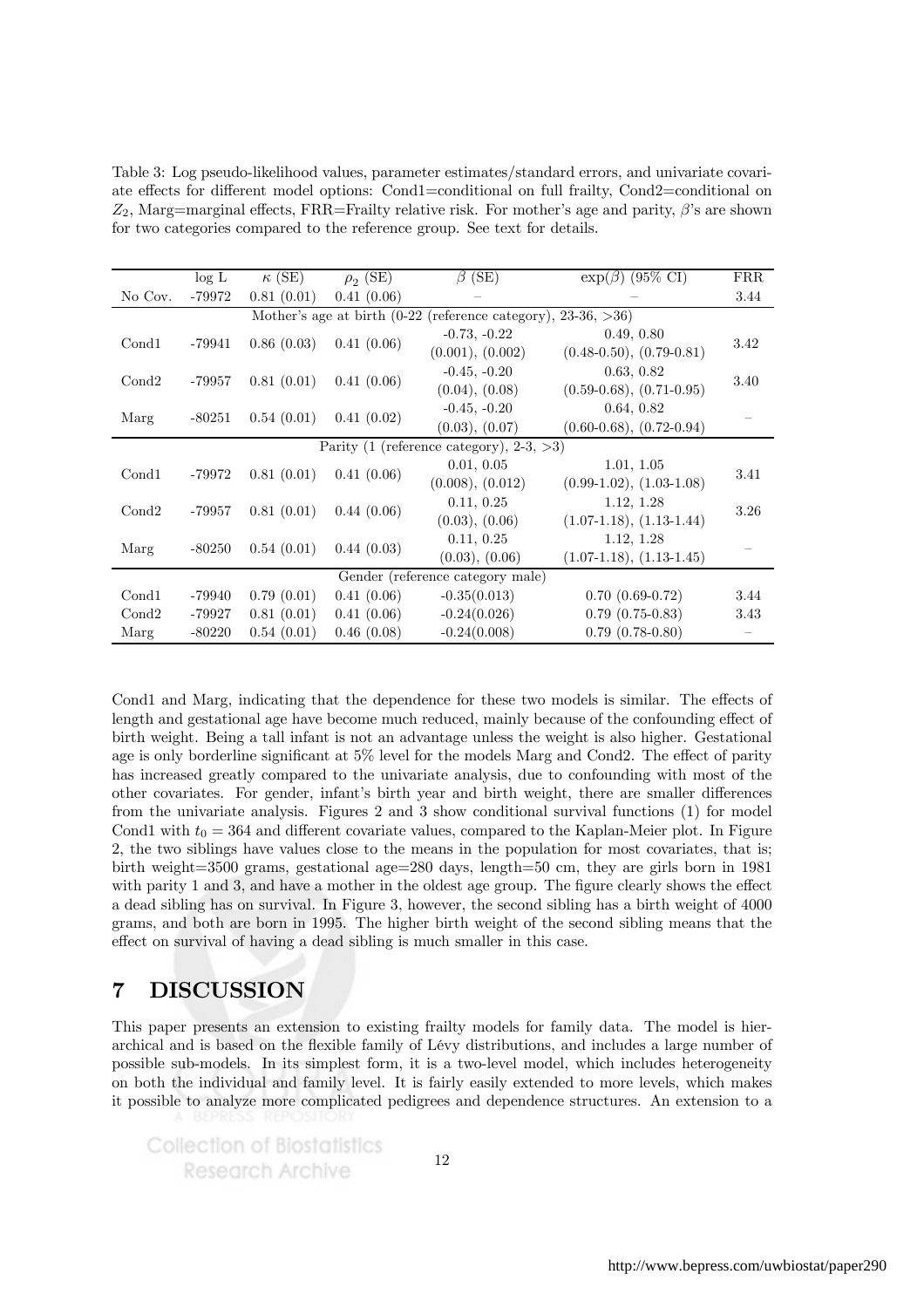

Figure 2: The effect a dead sibling has on survival, as estimated from the fully conditional model (Cond1). Both siblings have covariate values that are close to the mean values in the population and are born in 1981. See the text for details.

nonparametric baseline hazard will make it necessary to use other estimation methods than the ones used for the fully parametric models presented here. This is a challenge, since the likelihood function for the model becomes quite complex, particularly for data on families containing several levels of dependence, and many events in each family. However, complex likelihoods are also the case for other multivariate frailty models, such as additive models (e.g. Petersen, 1998) and the multivariate log-normal model (Ripatti and Palmgren, 2000). In addition, additive models rely on distributions, for which an additive property exists, to make the total frailty tractable. In other words, each  $Z_i$  has to have the same type of distribution in an additive model. In the hierarchical model, each  $Z_i$  can have a different distribution. This is probably the greatest advantage compared to additive models. Hence, the approach presented here yield more general models. Application of higher-level Lévy models will be the focus of future research. We plan to analyze data on melanoma incidence in two-generation families from the Swedish Multi-Generation Register.

It might seem strange to include results from the marginal parameterization in Tables 3 and 4, since it has a poor fit to data. However, we wanted to include this marginal model to compare the regression coefficients between the different parameterizations, since it naturally appears when you use the marginal parameterization in a two-level Lévy model. A standard semi-parametric Cox regression using the independence working model approach yields approximately the same estimates of both the  $\beta$ 's and their standard errors. This indicate that even though the marginal gamma model with Weibull baseline hazard does not fit the data well, the estimated  $\beta$ 's are little affected by this. As expected, the fully conditional frailty model gives the strongest effects of most covariates, as these are conditioned on comparing two individuals with the same value of both the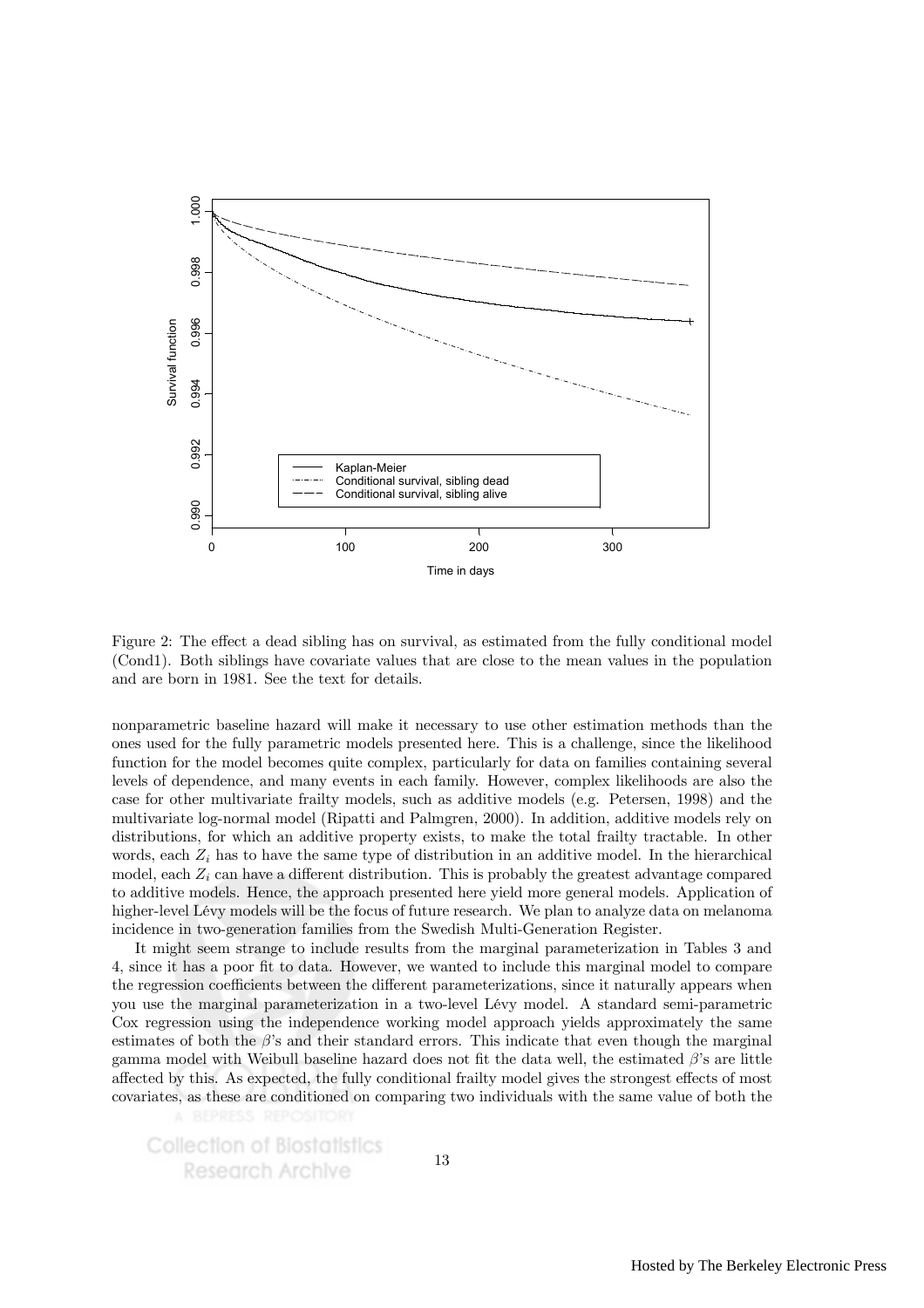Table 4: Parameter estimates with standard errors for the three different models, with multivariate estimates of the covariate effects. Est.=Estimate, Cond1=conditional on full frailty, Cond2=conditional on  $Z_2$ , Marg=marginal effects. See the text for further details.

| Model                 |               | Cond1           | Cond2         |                 | Marg          |                 |
|-----------------------|---------------|-----------------|---------------|-----------------|---------------|-----------------|
| Parameter             | Est.          | SE              | Est.          | SE              | Est.          | SE              |
| $\kappa$              | 0.63          | 0.007           | 0.81          | 0.014           | 0.54          | 0.007           |
| $\rho_{2}$            | 0.57          | 0.063           | 0.44          | 0.065           | 0.60          | 0.004           |
| Covariate             | $\exp(\beta)$ | 95% CI          | $\exp(\beta)$ | 95% CI          | $\exp(\beta)$ | 95% CI          |
| Birth weight          | 0.56          | $(0.54 - 0.58)$ | 0.53          | $(0.51 - 0.55)$ | 0.54          | $(0.52 - 0.56)$ |
| Gestational age       | 0.81          | $(0.77-0.85)$   | 0.95          | $(0.91 - 0.99)$ | 0.96          | $(0.92 - 1.01)$ |
| Infant's birth year   | 0.85          | $(0.84 - 0.87)$ | 0.88          | $(0.87 - 0.89)$ | 0.88          | $(0.87 - 0.90)$ |
| Length                | 0.98          | $(0.97 - 0.99)$ | 1.07          | $(1.06-1.08)$   | 1.07          | $(1.06-1.08)$   |
| 23-36<br>Mother's age | 0.61          | $(0.57-0.66)$   | 0.65          | $(0.60 - 0.70)$ | 0.65          | $(0.61 - 0.70)$ |
| >36                   | 0.72          | $(0.63 - 0.84)$ | 0.74          | $(0.64 - 0.86)$ | 0.75          | $(0.65 - 0.86)$ |
| $2 - 3$               | 1.68          | $(1.59 - 1.78)$ | 1.57          | $(1.49-1.67)$   | 1.56          | $(1.48-1.66)$   |
| Parity<br>>3          | 2.16          | $(1.88 - 2.49)$ | 1.93          | $(1.69 - 2.22)$ | 1.93          | $(1.68 - 2.22)$ |
| Gender                | 0.66          | $(0.63 - 0.70)$ | 0.74          | $(0.70 - 0.78)$ | 0.74          | $(0.70 - 0.78)$ |
| log L                 | -77686        |                 | -77643        |                 | $-77951$      |                 |

family and individual frailty, while the marginal model give the smallest effects of the covariates, as these are population average effects. The model conditioned on the family frailty only, gives effects that are intermediate, but they seem to be closer to the marginal estimates than to the fully conditional estimates.

The estimate for the frailty relative risk, obtained from the analysis without covariates, is somewhat lower than the estimate in Øyen *et al.* (1996). By adding the SIDS deaths and non-SIDS deaths from their paper, one gets a total relative risk of 3.74. They calculated relative risks of recurrence in second birth by outcome of first birth. Hence, only sibships of two or more infants were included, and they only used the first two births in their study. For the cohorts used in our analysis, the sibships consist of anything from 1 to 15 siblings. The sibships of size one also contribute in estimating the frailty parameters, and thus the dependence, since they affect the prevalence of the outcome. Also, the continuation rate among mothers with a first loss is somewhat higher than among those with a first survivor  $(83\% \text{ vs } 69\% \text{ from } \textcirc{Qven} \text{ et } al., 1996)$ , indicating that the one-child survivors come from low-risk families. The ability to include complete sibships of arbitrary size in the analysis, is an advantage of the frailty approach. The frailty relative risks shown in the tables of Section 6 are interpreted for pairs of observations, corresponding to the relative risks obtained from the simple cross-tabulation analysis done in Øyen *et al.* (1996). In a similar manner one may calculate relative risks for triples of observations, for instance the probability of dying given that one out of two siblings has died, compared to the probability of dying given that both have survived. Hence, it is possible to get a more general picture of the relative risks from a frailty analysis, but this is of course dependent on the validity of the model. The fact that frailty models include the aspect of time, means that one may calculate the risk of dying during the first year given that a sibling has died during the first week. This is perhaps not very relevant here, but in other settings, with a longer time-span, it could be. This can also be applied to the conditional survival function (1). Alternatively, one may also plot the relative hazards, defined as the estimated hazard function for an individual at age t, given that a sibling died at  $t_0$  compared to the hazard of a sibling's being alive at  $t_0$ , similar to Hougaard (2000) pp. 293-95.

The use of the CP-distribution to describe the individual frailty means that a certain proportion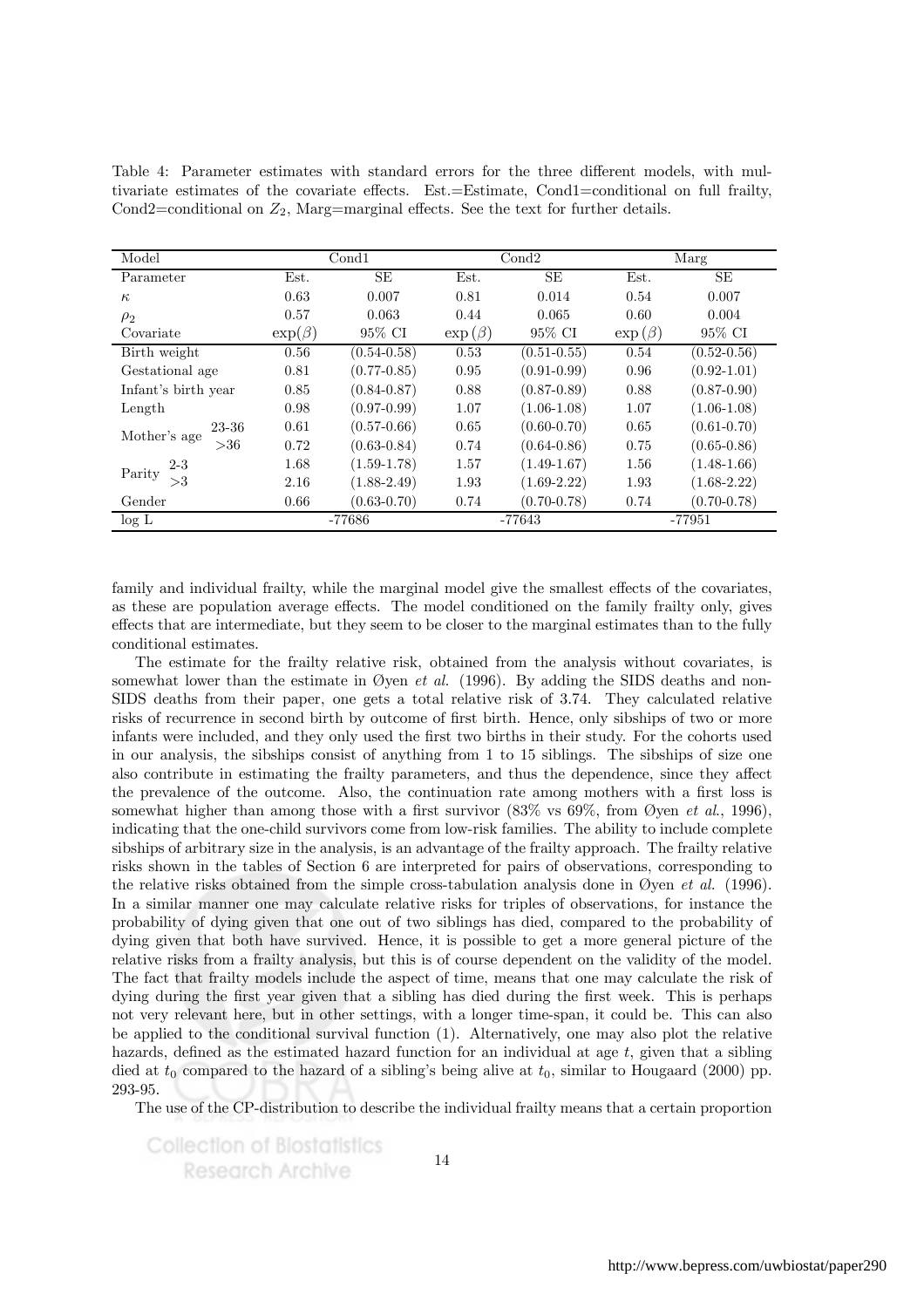

Figure 3: The effect a dead sibling has on survival, as estimated from the fully conditional model (Cond1). Sibling 1 has 500g higher birth weight than Sibling 2, and the birth year is 1995. See the text for details.

of the population (around 99.6% from the estimates) are immune to infant death. This appears unreasonable, and is not meant to be taken literally. However, since infant mortality is very rare, it is no surprise that a CP based model gives a good fit to the data. Fitting a more general PVF-PVF model yields convergence of the individual frailty within the CP-distribution, and, visually, not a better fit than the CP-gamma model used here.

We have not given standard errors for the frailty relative risks in Section 6. If we analyzed cohort data, standard errors and confidence intervals could be found by bootstrap. However, these are case-cohort data, and there does not exist bootstrap methods for multivariate case-cohort survival data yet that we are sure will work well. Although the standard errors for some of the parameters in the model are large, unpublished results in the Ph.D.-thesis by Moger lead us to expect that the confidence intervals for the frailty relative risk will be fairly narrow (perhaps estimated risk $\pm$ ca.1.5).

We use a Weibull distribution for the basic hazard  $\lambda(t)$ . There is no biological basis for this choice. For cancer, the classical multistage model of Armitage and Doll (1954) leads to the assumption that  $\lambda(t)$  follows a Weibull distribution. One then assumes that a cell has to go through several mutations in order to become malignant. One could imagine a similar reasoning for several of the causes for infant death, but this would be highly speculative. Since we only have general mortality data, the decomposition of the frailty variance, as described in Section 4, is not so relevant here, as it would be difficult to interpret the variance of the frailty components.

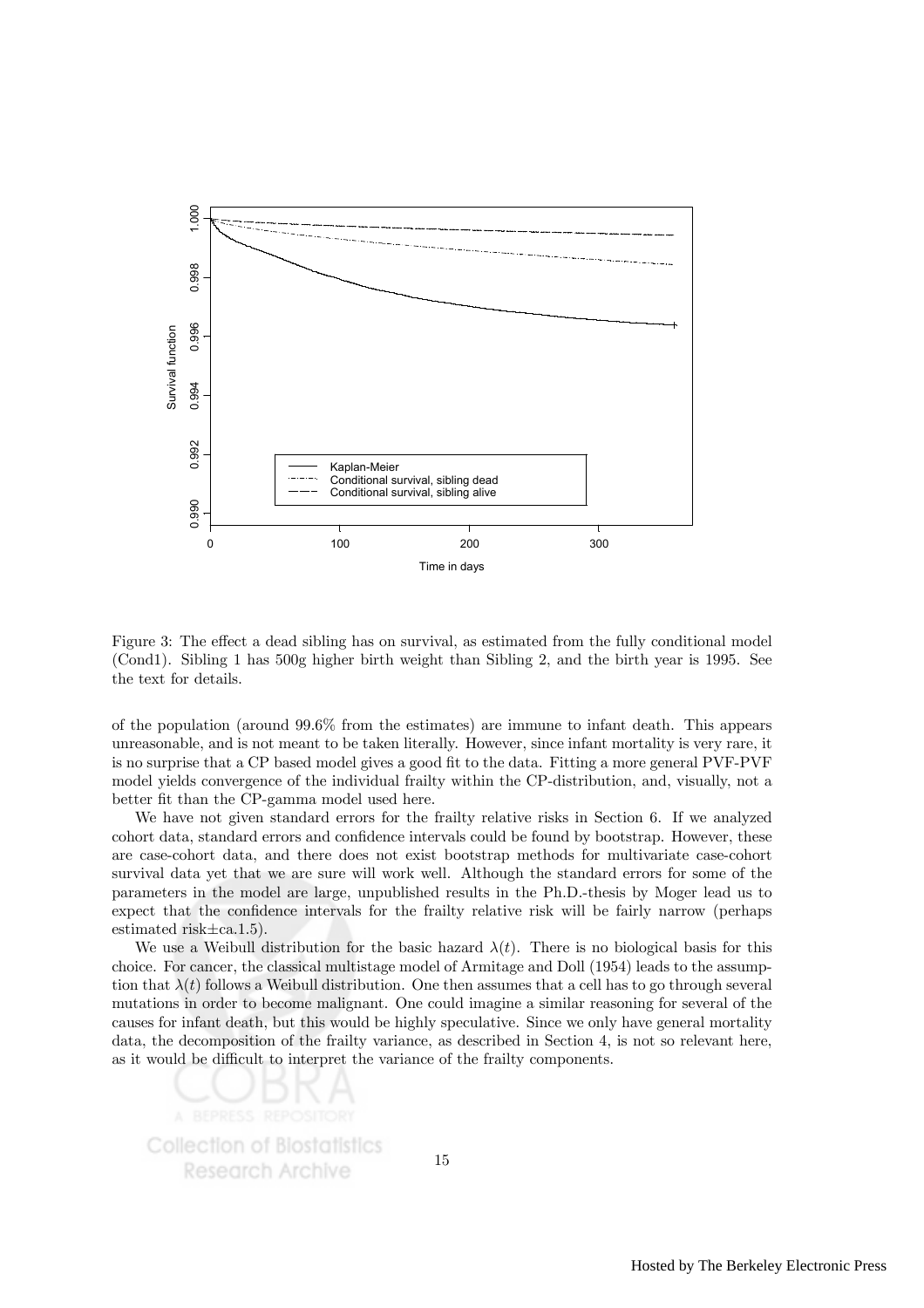#### ACKNOWLEDGEMENTS

We are grateful to the Medical Birth Registry of Norway and Rolv Terje Lie for giving us access to their data. Also, thanks to the Department of Biostatistics, University of Washington, where most of this work was done.This project was sponsored by the Research Council of Norway, grant number 160627/V50.

### References

AALEN, O. O. (1992). Modelling heterogeneity in survival analysis by the compound Poisson distribution. The Annals of Applied Probability, 2, 951-972.

AALEN, O. O. AND HJORT, N. L. (2002). Frailty models that yield proportional hazards. Statistics and Probability Letters, 58, 335-342.

ARMITAGE, P. AND DOLL, R. (1954). The age distribution of cancer and a multi-stage theory of carcinogenesis. British Journal of Cancer, 8, 1-12.

BEAL, S. M. (1992). Siblings of infant death syndrome victims. Clinical Perinatology, 19, 839-848. BECKWITH, J. B. (1990). Sibling recurrence risk of infant death syndrome. Journal of Pediatrics (Letter), 118, 513-514.

CLAYTON, D. (1978). A model for association in bivariate life tables and its applications in epidemiological studies of familial tendency in chronic disease incidence. Biometrika, 65, 141-151. FLEMING, P. J., GILBERT, R. E., AZAZ, Y., BERRY, P. J., RUDD, P. T., STEWART, A. AND HALL, E. (1990). The interaction between bedding and sleeping position in sudden infant death syndrome: A population based case-control study. British Medical Journal, **301**, 85-89.

GJESSING, H. K., AALEN, O. O. AND HJORT, N. L. (2003). Frailty models based on Lévy processes. Advances in Applied Probability, 35, 532-550.

GUNTHEROTH, W. G., LOHMANN, R. AND SPIERS, P. S. (1990). Risk of sudden infant death syndrome in subsequent siblings. Journal of Pediatrics, 116, 520-524.

HOUGAARD, P. (1986). Survival models for heterogeneous populations derived from stable distributions. Biometrika, 73, 387-396.

HOUGAARD, P. (2000). Analysis of Multivariate Survival Data. New York: Springer Verlag.

KÅREGÅRD, M. AND GENNSER, G. (1986). Incidence and recurrence rate of abruptio placenta in Sweden. Obstetrics and Gynecology, 67, 523-528.

LEACH, C. E. A., BLAIR, P. S., FLEMING, P. J., SMITH, I. J., PLATT, M. W., BERRY, P. J., GOLDING, J., the CESDI SUDI Research Group (1999). Epidemiology of SIDS and explained sudden infant deaths. Pediatrics, 104, 4/e43.

LIE, R. T., WILCOX, A. J. AND SKJÆRVEN, R. (1994). Recurrence of birth defects. A population based study. New England Journal of Medicine, 331, 1-4.

MOGER, T. A., AALEN, O. O., HEIMDAL, K. AND GJESSING, H. K. (2004). Analysis of testicular cancer data by means of a frailty model with familial dependence, Statistics in Medicine, 23, 617-632.

MOGER, T. A. AND AALEN, O. O. (2005). A distribution for multivariate frailty based on the compound Poisson distribution with random scale. Lifetime Data Analysis, 11, 41-59.

MOGER, T. A., BORGAN Ø. AND PAWITAN, Y. (in revision). Case-cohort methods for survival data on families from routine registers. Statistics in Medicine.

PETERSEN, J. H. (1998). An additive frailty model for correlated life times. Biometrics, 54, 646-661.

PILLAR, G. AND LAVIE, P. (1995). Assessment of the role of inheritance in sleep apnea syndrome. American Journal of Respiratory Critical Care Medicine, 151, 688-691.

RIPATTI, S. AND PALMGREN, J. (2000). Estimation of multivariate frailty models using penalized partial likelihood. Biometrics, 56, 1016-1022.

ØYEN, N., SKJÆRVEN, R. AND IRGENS, L. M. (1996). Population-based recurrence risk of